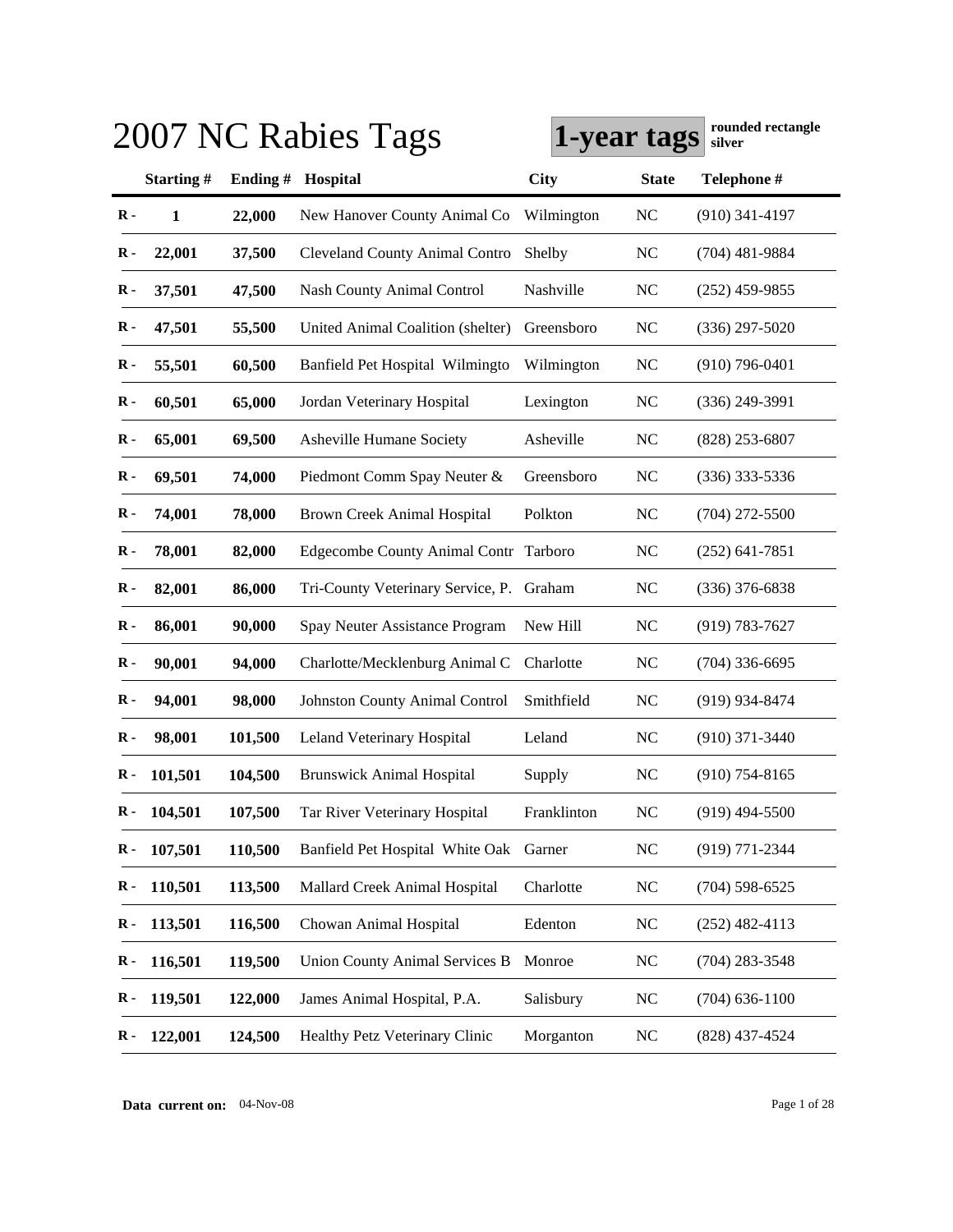|               |               |            | 2007 NC Rabies Tags                       | 1-year tags    |                | rounded rectangle<br>silver |
|---------------|---------------|------------|-------------------------------------------|----------------|----------------|-----------------------------|
|               | Starting#     | Ending $#$ | Hospital                                  | <b>City</b>    | <b>State</b>   | Telephone #                 |
| $\mathbf{R}$  | 124,501       | 127,000    | Carrboro Plaza Veterinary Clinic,         | Carrboro       | N <sub>C</sub> | $(919)$ 929-0031            |
| $\bf R$ -     | 127,001       | 129,500    | Vets for Pets Animal Hospital of          | Dunn           | NC             | $(910) 892 - 3540$          |
| $\bf R$ -     | 129,501       | 132,000    | Southeastern Veterinary Hospital,         | Lumberton      | NC             | $(910) 739 - 9411$          |
| $\bf R$ -     | 132,001       | 134,500    | Robinson Veterinary Clinic                | Newton         | NC             | $(828)$ 294-2900            |
| $\bf R$ -     | 134,501       | 137,000    | Long Animal Hospital                      | Charlotte      | <b>NC</b>      | $(704)$ 523-2996            |
| $\bf R$ -     | 137,001       | 139,500    | Pasquotank Animal Hospital                | Elizabeth City | NC             | $(252)$ 264-3371            |
| $\bf R$ -     | 139,501       | 142,000    | Ironton Animal Hospital                   | Iron Station   | <b>NC</b>      | $(704) 732 - 4424$          |
| $\bf R$ -     | 142,001       | 144,500    | <b>Iredell County Animal Control</b>      | Statesville    | <b>NC</b>      | $(704)$ 878-5424            |
| $\bf R$ -     | 144,501       | 147,000    | Havelock Animal Hospital, Inc.            | Havelock       | <b>NC</b>      | $(252)$ 447-7119            |
| $\bf R$ -     | 147,001       | 149,000    | Waxhaw Animal Hospital                    | Waxhaw         | NC             | $(704)$ 843-2269            |
| $\bf R$ -     | 149,001       | 151,000    | Porters Neck Veterinary Hospital          | Wilmington     | NC             | $(910) 686 - 6297$          |
| R -           | 151,001       | 153,000    | Cumberland County Health Dept.            | Fayetteville   | <b>NC</b>      | $(910)$ 433-3673            |
| $\bf R$ -     | 153,001       | 155,000    | Abri Veterinary Hospital, Inc.            | Winston-Salem  | N <sub>C</sub> | $(336)$ 785-9228            |
| $\bf R$ -     | 155,001       | 157,000    | <b>Alamance Veterinary Hospital</b>       | Burlington     | NC             | $(336)$ 228-1773            |
| R -           | 157,001       | 159,000    | Academy Animal Hospital, P.A.             | Jacksonville   | NC             | $(910)$ 353-3131            |
| R -           | 159,001       | 161,000    | Central Carolina Veterinary Hosp          | Burlington     | NC             | $(336)$ 229-0060            |
|               | $R - 161,001$ | 163,000    | Animal Care Center of New Bern New Bern   |                | NC             | $(252) 636 - 5040$          |
| $\mathbf R$ - | 163,001       | 165,000    | Magnolia Animal Hospital                  | Raleigh        | NC             | $(919) 873 - 9190$          |
| $\bf R$ -     | 165,001       | 167,000    | Cherryville Animal Hospital               | Cherryville    | NC             | $(704)$ 435-5475            |
| $\bf R$ -     | 167,001       | 169,000    | Neuse Veterinary Clinic                   | New Bern       | NC             | $(252)$ 637-7128            |
| $\bf R$ -     | 169,001       | 171,000    | Fox Run Veterinary Services               | Asheville      | NC             | $(828)$ 645-2908            |
| $\bf R$ -     | 171,001       | 173,000    | Academy Animal Hospital of Lau Laurinburg |                | NC             | $(910)$ 276-6068            |
| $\bf R -$     | 173,001       | 175,000    | Mint Hill Animal Hospital, P.A.           | Mint Hill      | NC             | $(704) 545 - 3422$          |

**Data current on:** 04-Nov-08 Page 2 of 28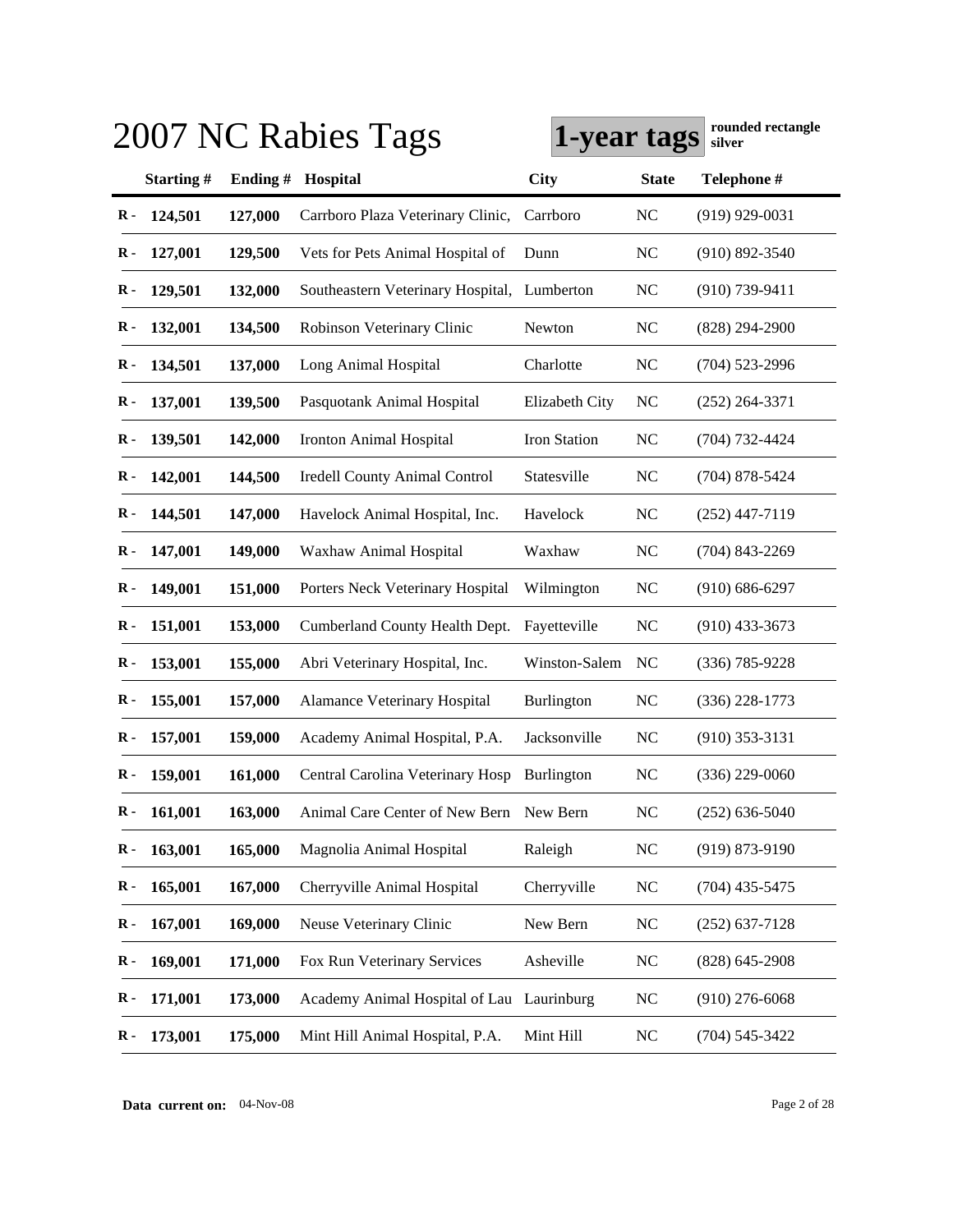|                |               |         | 2007 NC Rabies Tags                  | 1-year tags          |                | rounded rectangle<br>silver |
|----------------|---------------|---------|--------------------------------------|----------------------|----------------|-----------------------------|
|                | Starting#     | Ending# | Hospital                             | <b>City</b>          | <b>State</b>   | Telephone #                 |
| $\mathbf{R}$ - | 175,001       | 177,000 | <b>Foothills Animal Clinic</b>       | Forest City          | <b>NC</b>      | $(828)$ 248-2168            |
| R -            | 177,001       | 179,000 | North Mecklenburg Animal Hosp        | Cornelius            | N <sub>C</sub> | $(704)$ 892-0207            |
| R -            | 179,001       | 181,000 | Alexander Co. Veterinary Service     | Taylorsville         | <b>NC</b>      | $(828)$ 632-8742            |
| R -            | 181,001       | 183,000 | <b>Madison County Animal Shelter</b> | Marshall             | N <sub>C</sub> | $(828)$ 649-3190            |
| R -            | 183,001       | 185,000 | Forsyth County Animal Shelter        | <b>Winston Salem</b> | N <sub>C</sub> | $(336)$ 703-2482            |
| $\bf R$ -      | 185,001       | 187,000 | Granville Co Animal Control          | Oxford               | <b>NC</b>      | $(919) 693 - 6749$          |
| $\bf R$ -      | 187,001       | 188,500 | Animal Hospital of Cornelius, P.     | Cornelius            | <b>NC</b>      | $(704)$ 892-1585            |
| R -            | 188,501       | 190,000 | Quail Corners An Hosp & 24-Hr        | Raleigh              | <b>NC</b>      | $(919) 876 - 0739$          |
| R -            | 190,001       | 191,500 | Bahama Road Veterinary Hospita       | Bahama               | N <sub>C</sub> | $(919)$ 471-4103            |
| $\bf R$ -      | 191,501       | 193,000 | Monroe Road Animal Hospital, P       | Charlotte            | <b>NC</b>      | $(704)$ 333-3336            |
| R -            | 193,001       | 194,500 | Village Animal Hospital              | Mooresville          | <b>NC</b>      | $(704)$ 660-9663            |
| R -            | 194,501       | 196,000 | <b>Caswell Veterinary Service</b>    | Yanceyville          | NC             | $(336) 694 - 6321$          |
| R -            | 196,001       | 197,500 | Indian Trail Animal Hospital         | Indian Trail         | <b>NC</b>      | $(704)$ 821-7040            |
| R -            | 197,501       | 199,000 | Craven Animal Hospital, P.A.         | New Bern             | <b>NC</b>      | $(252)$ 637-4541            |
| R -            | 199,001       | 200,500 | East Bend Animal Clinic              | East Bend            | <b>NC</b>      | $(336)$ 699-8344            |
| R -            | 200,501       | 202,000 | Franklin Animal Clinic               | Louisburg            | <b>NC</b>      | $(919)$ 496-2638            |
|                | $R - 202,001$ | 203,500 | Timbercreek Veterinary Hospital      | Jonesville           | NC             | $(336)$ 526-6013            |
| $\bf R$ -      | 203,501       | 205,000 | Thomasville Veterinary Hospital,     | Thomasville          | <b>NC</b>      | $(336)$ 475-9119            |
| $\bf R$ -      | 205,001       | 206,500 | Oak Island Animal Hospital           | Oak Island           | <b>NC</b>      | $(910)$ 278-7575            |
| $\bf R$ -      | 206,501       | 208,000 | Banfield Pet Hospital Charlotte #    | Charlotte            | <b>NC</b>      | $(704)$ 599-3488            |
| R -            | 208,001       | 209,500 | Peachtree Veterinary Hospital        | Murphy               | NC             | (828) 837-2396              |
| $\bf R$ -      | 209,501       | 211,000 | North End Veterinary Clinic          | Lumberton            | <b>NC</b>      | $(910)$ 738-9368            |
| $\bf R$ -      | 211,001       | 212,500 | Hayes Barton Animal Hospital         | Raleigh              | N <sub>C</sub> | $(919)$ 833-2666            |

**Data current on:** 04-Nov-08 Page 3 of 28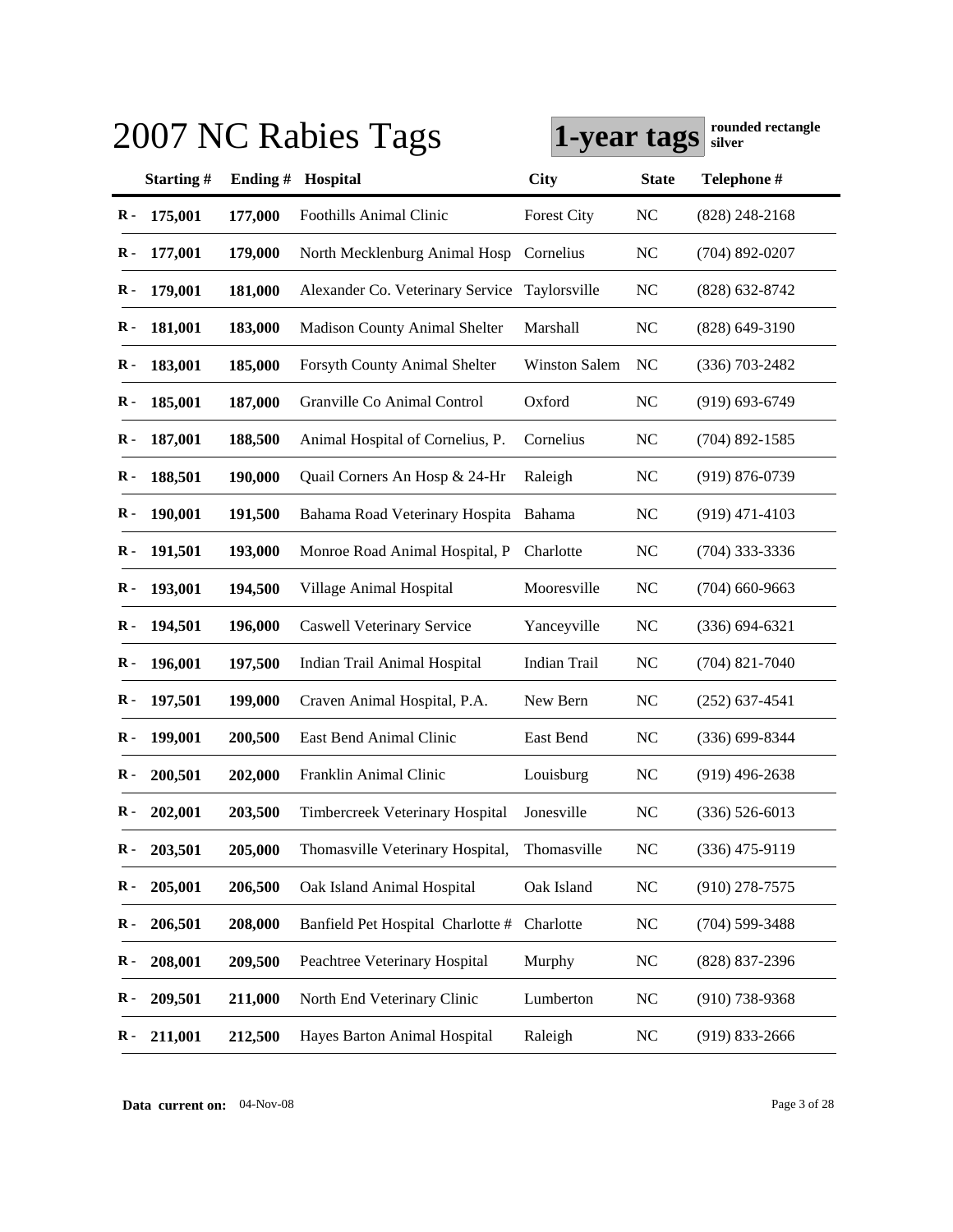|                |               |            | 2007 NC Rabies Tags                          | 1-year tags          |              | rounded rectangle<br>silver |
|----------------|---------------|------------|----------------------------------------------|----------------------|--------------|-----------------------------|
|                | Starting#     | Ending $#$ | <b>Hospital</b>                              | <b>City</b>          | <b>State</b> | Telephone #                 |
| $\mathbf{R}$   | 212,501       | 214,000    | Timberlyne Animal Clinic, Inc.               | Chapel Hill          | <b>NC</b>    | $(919)$ 968-3047            |
| $\bf R$ -      | 214,001       | 215,500    | Animal Center of Moore County                | Carthage             | NC           | $(910)$ 947-2858            |
| $\bf R$ -      | 215,501       | 217,000    | Mills River Animal Clinic                    | Mills River          | NC           | $(828)$ 891-9685            |
| $\bf R$ -      | 217,001       | 218,500    | West Hills Veterinary Centre, Inc. Henderson |                      | NC           | $(252)$ 438-7163            |
| $\bf R$ -      | 218,501       | 220,000    | Harmony Heights Animal Hospita Yadkinville   |                      | <b>NC</b>    | $(336)$ 679-8818            |
| $\bf R$ -      | 220,001       | 221,000    | Clear Creek Animal Hospital, P.A Charlotte   |                      | <b>NC</b>    | $(704)$ 537-8405            |
| $\bf R$ -      | 221,001       | 222,000    | Wake Forest Animal Hospital                  | Wake Forest          | <b>NC</b>    | $(919) 556 - 1000$          |
| $\bf R$ -      | 222,001       | 223,000    | Rea Road Animal Hospital                     | Charlotte            | <b>NC</b>    | $(704)$ 544-6313            |
| R -            | 223,001       | 224,000    | Piper Glen Animal Hospital                   | Charlotte            | NC           | $(704)$ 541-7171            |
| $\bf R$ -      | 224,001       | 225,000    | Animal Hospital                              | Hickory              | NC           | $(828)$ 322-1135            |
| $\bf R$ -      | 225,001       | 226,000    | <b>Brentwood Animal Hospital</b>             | Raleigh              | <b>NC</b>    | $(919)$ 872-6060            |
| R -            | 226,001       | 227,000    | Mayfair Animal Hospital                      | Cary                 | NC           | $(919)$ 467-6146            |
| R -            | 227,001       | 228,000    | Hidden Valley Animal Clinic and              | Raleigh              | <b>NC</b>    | $(919)$ 847-9396            |
| R -            | 228,001       | 229,000    | Hillsborough Veterinary Clinic               | Hillsborough         | NC           | $(919)$ 732-9969            |
| R -            | 229,001       | 230,000    | Independence Veterinary Clinic               | Charlotte            | NC           | $(704)$ 841-1313            |
| R -            | 230,001       | 231,000    | Midway Animal Clinic                         | Winston-Salem        | NC           | $(336) 764 - 5000$          |
|                | $R - 231,001$ | 232,000    | <b>Crestview Veterinary Hospital</b>         | Marion               | NC           | $(828)$ 659-2060            |
| $\mathbf R$ -  | 232,001       | 233,000    | Durant Road Animal Hospital &                | Raleigh              | NC           | $(919)$ 847-5533            |
| $\bf R$ -      | 233,001       | 234,000    | Colony Park Animal Hospital, P.              | Durham               | NC           | $(919)$ 489-9156            |
| $\bf R$ -      | 234,001       | 235,000    | China Grove Animal Hospital                  | China Grove          | NC           | $(704)$ 857-1017            |
| $\bf R$ -      | 235,001       | 236,000    | Highlands-Cashiers Animal Clini              | Highlands            | NC           | $(828) 526 - 5206$          |
| R -            | 236,001       | 237,000    | Forsyth County Health Dept                   | <b>Winston Salem</b> | NC           | (336) 703-3149              |
| $\mathbf{R}$ - | 237,001       | 238,000    | Fuquay Veterinary Hospital                   | Fuquay-Varina        | NC           | $(919) 552 - 7200$          |

**Data current on:** 04-Nov-08 Page 4 of 28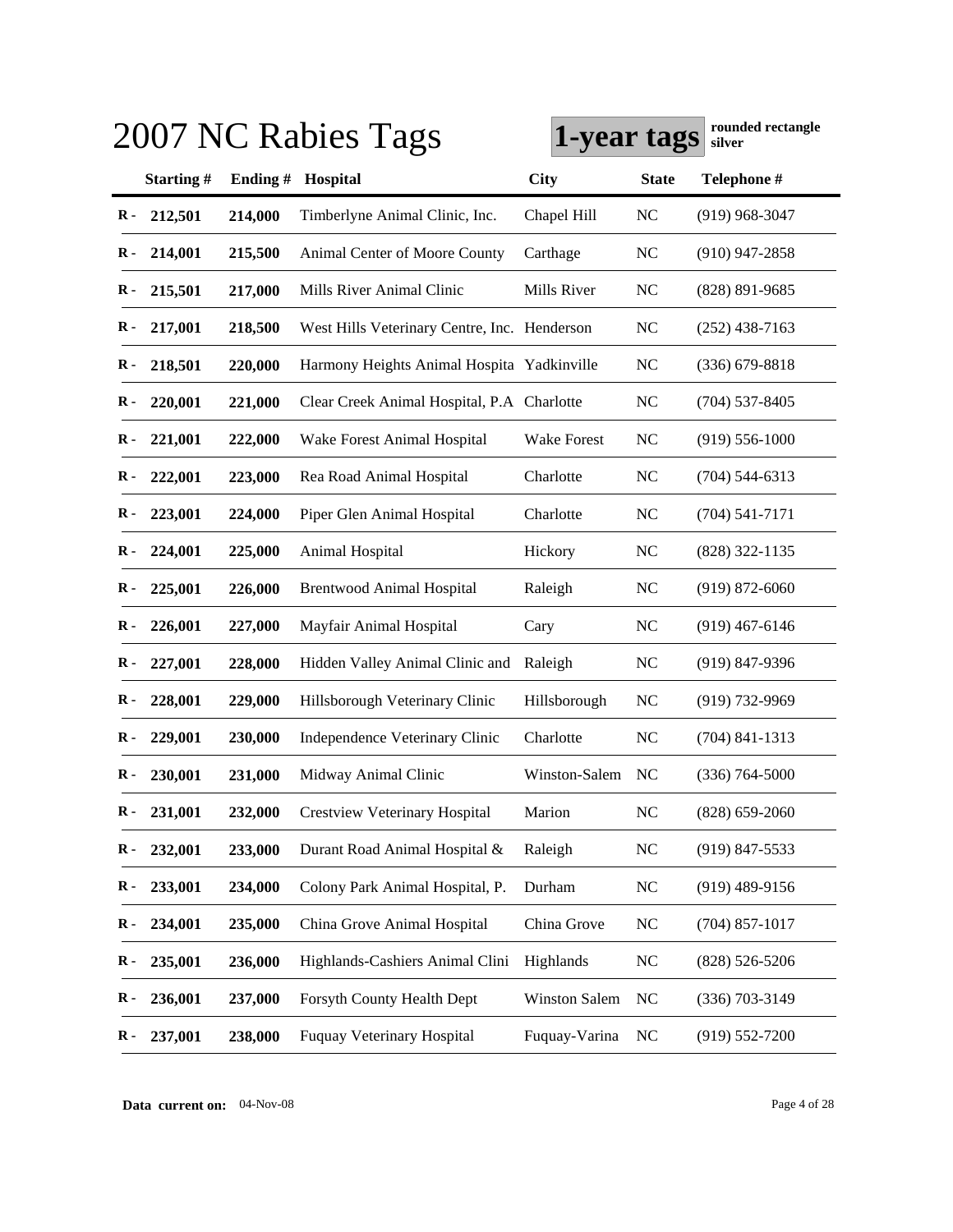|               |               |            | 2007 NC Rabies Tags                          | 1-year tags       |                | rounded rectangle<br>silver |
|---------------|---------------|------------|----------------------------------------------|-------------------|----------------|-----------------------------|
|               | Starting#     | Ending $#$ | <b>Hospital</b>                              | <b>City</b>       | <b>State</b>   | Telephone #                 |
| $\mathbf{R}$  | 238,001       | 239,000    | <b>Tower Animal Hospital</b>                 | Raleigh           | <b>NC</b>      | $(919)$ 231-8030            |
| $\bf R$ -     | 239,001       | 240,000    | <b>Topsail Animal Hospital</b>               | Hampstead         | NC             | $(910)$ 270-4401            |
| $\bf R$ -     | 240,001       | 241,000    | <b>Tysor Veterinary Clinic</b>               | Siler City        | <b>NC</b>      | $(919) 742 - 3646$          |
| $\bf R$ -     | 241,001       | 241,200    | The Country Vet Shop                         | Waxhaw            | NC             | $(704)$ 243-2410            |
| $\bf R$ -     | 241,201       | 241,300    | Phillips Animal Medical Hospital             | Gastonia          | N <sub>C</sub> | $(704)$ 867-3514            |
| $\bf R$ -     | 241,301       | 241,400    | <b>Triad Veterinary Services</b>             | <b>High Point</b> | NC             | $(336)$ 431-0038            |
| $\bf R$ -     | 241,401       | 241,500    | <b>Grassy Creek Animal Hospital</b>          | King              | NC             | $(336)$ 983-2011            |
| $\bf R$ -     | 241,501       | 242,000    | Lakewood Veterinary Hospital, P. Mooresville |                   | NC             | $(704)$ 662-6077            |
| $\bf R$ -     | 242,001       | 243,000    | Banfield Pet Hospital Pineville # Pineville  |                   | <b>NC</b>      | $(704)$ 542-8339            |
| $\bf R$ -     | 243,001       | 244,000    | <b>Banfield Pet Hospital Matthews</b>        | Matthews          | <b>NC</b>      | $(704)$ 847-7001            |
| $\bf R$ -     | 244,001       | 245,000    | Banfield Pet Hospital #411                   | Winston-Salem     | N <sub>C</sub> | $(336)$ 765-8339            |
| R -           | 245,001       | 246,000    | Randall Veterinary Hospital                  | Mooresville       | <b>NC</b>      | $(704)$ 662-8586            |
| R -           | 246,001       | 247,000    | Providence Veterinary Associates             | Charlotte         | <b>NC</b>      | $(704) 542 - 0049$          |
| $\bf R$ -     | 247,001       | 248,000    | Banfield Pet Hospital #600                   | Durham            | N <sub>C</sub> | $(919)$ 402-8801            |
| R -           | 248,001       | 249,000    | Banfield Pet Hospital of Apex #6 Apex        |                   | NC             | $(919)$ 387-0954            |
| R -           | 249,001       | 250,000    | Banfield Pet Hospital Durham #               | Durham            | N <sub>C</sub> | $(919) 620 - 8142$          |
|               | $R - 250,001$ | 251,000    | Elkin Veterinary Clinic                      | Elkin             | NC             | $(336) 835 - 1853$          |
| $\mathbf R$ - | 251,001       | 252,000    | Onslow Animal Hospital, Inc.                 | Jacksonville      | NC             | $(910)$ 347-1219            |
| $\bf R$ -     | 252,001       | 253,000    | Davis Animal Hospital                        | Statesville       | NC             | $(704)$ 872-6224            |
| $\bf R$ -     | 253,001       | 254,000    | Leonard-Sykes Hospital For Pets              | Wilmington        | NC             | $(910) 791 - 8426$          |
| $\bf R$ -     | 254,001       | 255,000    | Live Oak Veterinary Hospital                 | Beaufort          | NC             | $(252) 504 - 2097$          |
| R -           | 255,001       | 255,400    | Chatham Animal Hospital, Inc.                | Cary              | NC             | $(919)$ 469-8114            |
| $\bf R -$     | 255,401       | 255,800    | West Cary Animal Hospital                    | Cary              | NC             | $(919)$ 303-1611            |

**Data current on:** 04-Nov-08 Page 5 of 28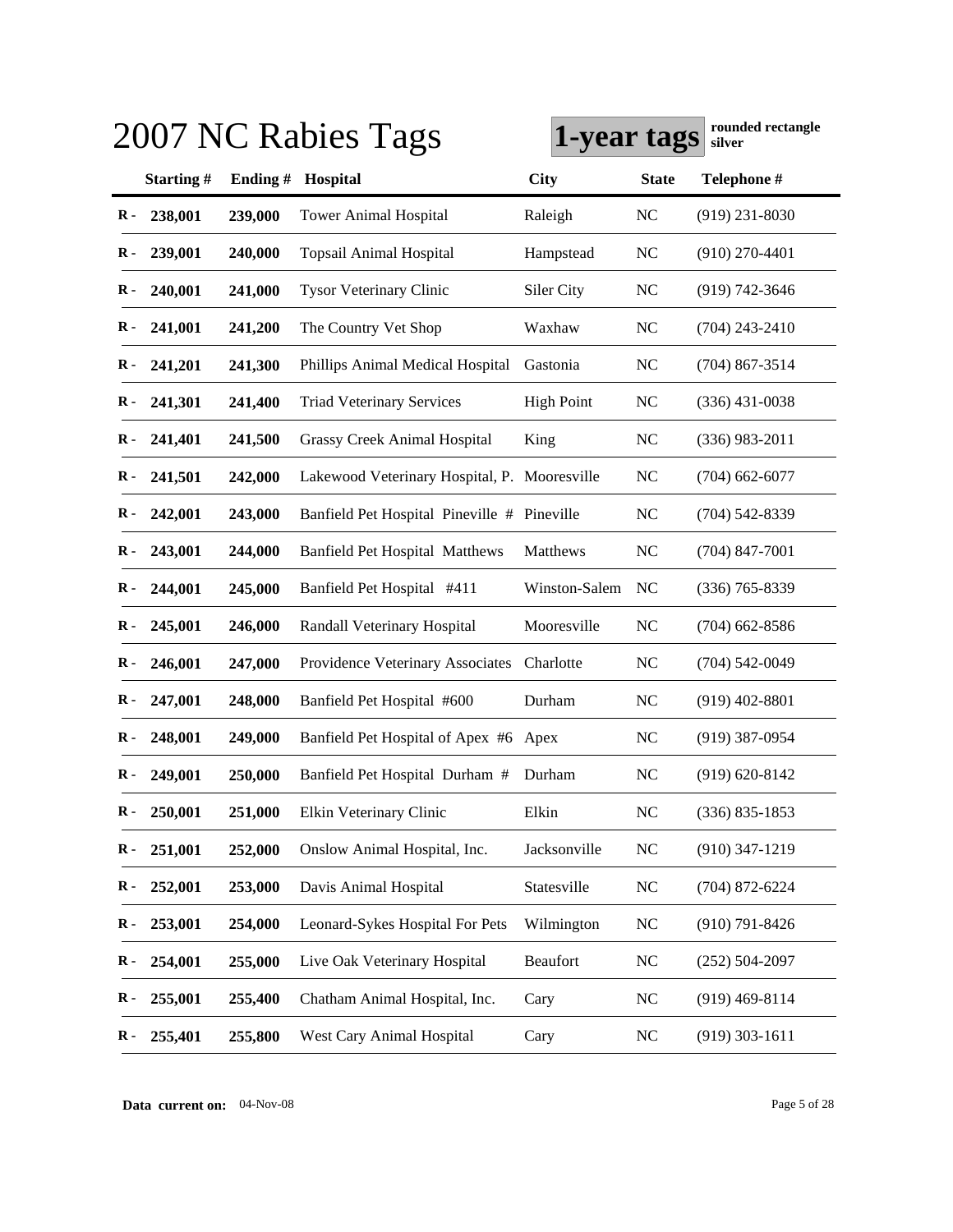|                |               |          | 2007 NC Rabies Tags                           | 1-year tags           |              | rounded rectangle<br>silver |
|----------------|---------------|----------|-----------------------------------------------|-----------------------|--------------|-----------------------------|
|                | Starting#     | Ending # | <b>Hospital</b>                               | <b>City</b>           | <b>State</b> | Telephone #                 |
| $\bf R -$      | 255,801       | 255,900  | Carolina Equine Clinic                        | <b>Southern Pines</b> | NC           | $(910)$ 692-8680            |
| $\bf R$ -      | 255,901       | 256,000  | Dr Judith Rozzell                             | Old Fort              | NC           | (828) 724-9795              |
| $\bf R$ -      | 256,001       | 257,000  | <b>Bame-Beagle Mobile Veterinary</b>          | Burlington            | NC           | $(336)$ 421-5315            |
| $\bf R$ -      | 257,001       | 258,000  | Vance County Animal Shelter                   | Henderson             | NC           | $(252)$ 492-3136            |
| $\bf R$ -      | 258,001       | 259,000  | Banfield Pet Hospital - Hickory               | Hickory               | NC           | $(828)$ 261-0356            |
| $\bf R$ -      | 259,001       | 259,500  | Thomasville Veterinary Hospital,              | Thomasville           | NC           | $(336)$ 475-9119            |
| $\bf R$ -      | 259,501       | 260,000  | Hyde County Rabies Clinic                     | Fairfield             | <b>NC</b>    | $(252)$ 945-5543            |
| $\bf R$ -      | 260,001       | 261,000  | The Cat Hospital of Durham/Cha                | Durham                | NC           | $(919)$ 489-5142            |
| $\bf R$ -      | 261,001       | 262,000  | Huntersville Animal Control                   | Huntersville          | NC           | $(704)$ 875-6542            |
| $\bf R$ -      | 262,001       | 262,500  | Triangle Veterinary Hospital, Inc.            | Durham                | <b>NC</b>    | $(919)$ 489-2391            |
| $\bf R$ -      | 262,501       | 263,000  | Academy East Veterinary Hospita Fuquay-Varina |                       | NC           | $(919)$ 552-1040            |
| R -            | 263,001       | 263,500  | Garner Animal Hospital                        | Garner                | NC           | $(919)$ 772-0404            |
| $\bf R$ -      | 263,501       | 264,000  | Falconbridge Animal Hospital                  | Chapel Hill           | NC           | $(919)$ 403-5591            |
| R -            | 264,001       | 264,500  | St. Francis Hospital for Animals              | Charlotte             | NC           | $(704)$ 527-2030            |
| R -            | 264,501       | 265,000  | Wilmington Animal Health Care                 | Wilmington            | NC           | $(910) 791 - 7101$          |
| R -            | 265,001       | 265,500  | Animal Hospital of Peak Plaza                 | Apex                  | NC           | $(919)$ 362-0515            |
|                | $R - 265,501$ | 266,000  | McDowell Veterinary Clinic                    | Marion                | NC           | $(828)$ 652-8471            |
| $\mathbf R$ -  | 266,001       | 266,500  | Mid-Way Veterinary Clinic                     | <b>Bear Creek</b>     | NC           | $(919) 837 - 2904$          |
| $\bf R$ -      | 266,501       | 267,000  | Crossroads Animal Hospital, P.A. Dallas       |                       | NC           | $(704)$ 922-7607            |
| $\bf R$ -      | 267,001       | 267,500  | Commonwealth Animal Hospital                  | Charlotte             | NC           | $(704)$ 370-0767            |
| $\bf R$ -      | 267,501       | 268,000  | Gandy Animal Hospital                         | Rockingham            | NC           | $(910)$ 997-2518            |
| R -            | 268,001       | 268,500  | Spring Forest Animal Hospital, In Raleigh     |                       | NC           | $(919) 878 - 7387$          |
| $\mathbf{R}$ - | 268,501       | 269,000  | Weaverville Animal Clinic                     | Weaverville           | NC           | $(828) 658 - 2431$          |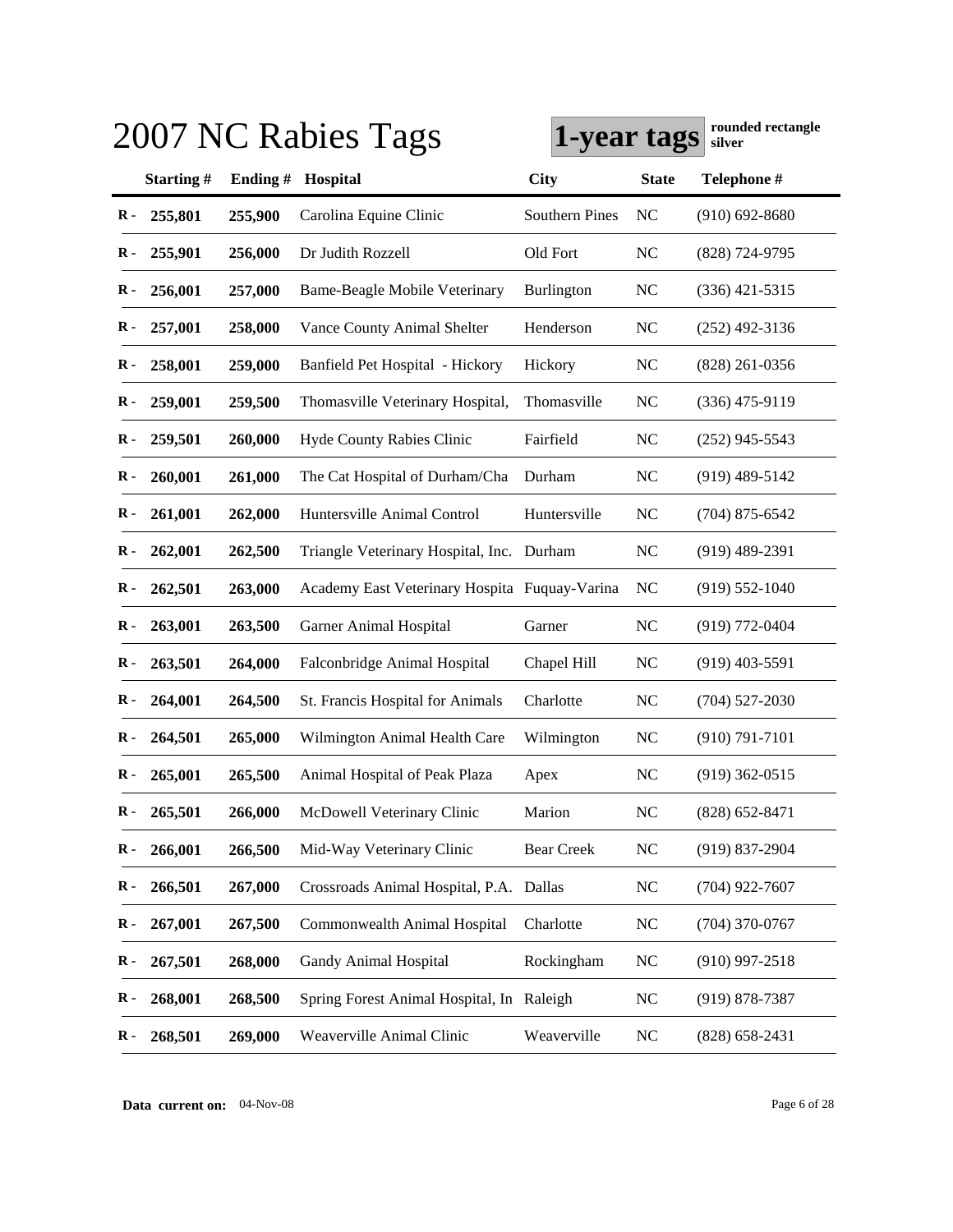|                |               |            | 2007 NC Rabies Tags                       | 1-year tags    |                | rounded rectangle<br>silver |
|----------------|---------------|------------|-------------------------------------------|----------------|----------------|-----------------------------|
|                | Starting#     | Ending $#$ | Hospital                                  | <b>City</b>    | <b>State</b>   | Telephone #                 |
| $\bf R -$      | 269,001       | 269,500    | North Wayne Animal Hospital               | Pikeville      | <b>NC</b>      | $(919)$ 242-6044            |
| R -            | 269,501       | 270,000    | Pineville Animal Hospital                 | Pineville      | NC             | $(704)$ 552-2005            |
| $\bf R$ -      | 270,001       | 270,500    | <b>Plantation Animal Hospital</b>         | Clayton        | NC             | $(919)$ 359-9977            |
| $\bf R$ -      | 270,501       | 271,000    | Banfield Pet Hospital #1095               | Mooresville    | NC             | $(704)$ 799-3812            |
| $\bf R$ -      | 271,001       | 271,500    | Banfield Pet Hospital of Arden #          | Arden          | N <sub>C</sub> | $(828) 681 - 0519$          |
| $\bf R$ -      | 271,501       | 272,000    | Keel's Critter Mobile Service             | Robersonville  | NC             | $(252)$ 531-4105            |
| $\bf R$ -      | 272,001       | 272,500    | <b>Tyrrell County Animal Control</b>      | Columbia       | N <sub>C</sub> | $(252)$ 766-1069            |
| $\bf R$ -      | 272,501       | 275,500    | Carolina Mobile Spay-Neuter Cli           | Angier         | N <sub>C</sub> | $(919)$ 906-7729            |
| $\bf R$ -      | 275,501       | 278,000    | Davidson County Health Departm Lexington  |                | NC             | $(336)$ 242-2310            |
| $\bf R$ -      | 278,001       | 280,000    | <b>Bladen Animal Hospital</b>             | Elizabethtown  | NC             | $(910) 862 - 3960$          |
| $\bf R$ -      | 280,001       | 282,000    | Banfield Pet Hospital-Brier Creek Raleigh |                | NC             | $(919) 806 - 2960$          |
| R -            | 282,001       | 284,000    | Lannon's Animal Hospital                  | Elizabeth City | NC             | $(252)$ 335-7708            |
| R -            | 284,001       | 286,000    | Orange Co Animal Shelter                  | Chapel Hill    | N <sub>C</sub> | $(919)$ 967-7383            |
| R -            | 286,001       | 288,000    | Shelton's Veterinary Clinic               | Williamston    | N <sub>C</sub> | $(252)$ 792-2808            |
| R -            | 288,001       | 289,500    | Ashe Animal Clinic                        | Jefferson      | NC             | $(336)$ 246-2341            |
| R -            | 289,501       | 291,000    | Appalachian-New River Veter. A            | Boone          | N <sub>C</sub> | $(828)$ 264-5621            |
|                | $R - 291,001$ | 292,500    | Little Mountain Veterinary Clinic Denver  |                | NC             | $(704)$ 489-2444            |
| $\mathbf R$ -  | 292,501       | 294,000    | Halifax County Health Dept                | Halifax        | NC             | $(252) 583 - 6651$          |
| $\bf R$ -      | 294,001       | 295,500    | Cozy Cat Veterinary Hospital              | Raleigh        | NC             | $(919) 571 - 9007$          |
| $\bf R$ -      | 295,501       | 297,000    | Durham County Animal Shelter              | Durham         | NC             | $(919) 560 - 0640$          |
| $\bf R$ -      | 297,001       | 298,000    | Falls Village Veterinary Hospital         | Raleigh        | NC             | $(919) 847 - 0141$          |
| R -            | 298,001       | 299,000    | Leesville Animal Hospital                 | Raleigh        | NC             | $(919) 870 - 7000$          |
| $\mathbf{R}$ - | 299,001       | 300,000    | Morganton Animal Clinic                   | Morganton      | NC             | $(828)$ 433-9265            |

**Data current on:** 04-Nov-08 Page 7 of 28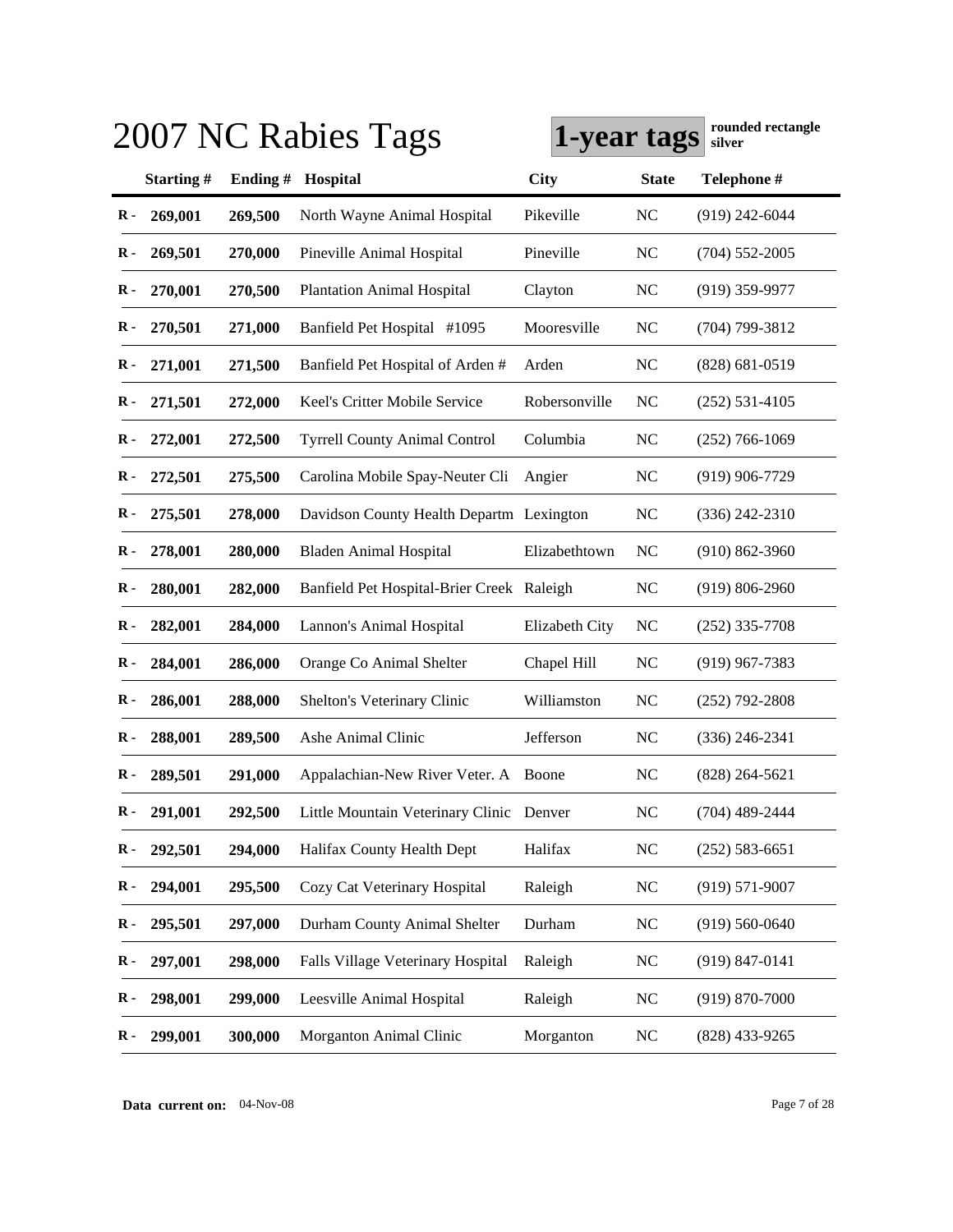|               |               |          | 2007 NC Rabies Tags                      | 1-year tags    |                | rounded rectangle<br>silver |
|---------------|---------------|----------|------------------------------------------|----------------|----------------|-----------------------------|
|               | Starting#     | Ending # | <b>Hospital</b>                          | <b>City</b>    | <b>State</b>   | Telephone #                 |
| $\bf R -$     | 300,001       | 301,000  | Countryside Pet Hospital                 | Conover        | N <sub>C</sub> | $(828)$ 465-7387            |
| $\bf R$ -     | 301,001       | 302,000  | Banfield Pet Hospital #412               | Greensboro     | NC             | $(336) 852 - 6121$          |
| $\bf R$ -     | 302,001       | 303,000  | Sardis Animal Clinic                     | Charlotte      | NC             | $(704)$ 847-4796            |
| $\bf R$ -     | 303,001       | 304,000  | Banfield Pet Hospital of Cary #5         | Cary           | NC             | $(919) 858 - 8450$          |
| $\bf R$ -     | 304,001       | 305,000  | Johnston Animal Hospital                 | Smithfield     | NC             | $(919)$ 934-3511            |
| $\bf R$ -     | 305,001       | 306,000  | Animal Care Hospital of Matthew Matthews |                | NC             | $(704)$ 847-3647            |
| $\bf R$ -     | 306,001       | 307,000  | Ansede Animal Hospital                   | Raleigh        | NC             | $(919)$ 661-1515            |
| $\bf R$ -     | 307,001       | 308,000  | The Nicks Road Veterinary Clini          | Mebane         | NC             | $(919)$ 304-2337            |
| R -           | 308,001       | 308,500  | Northwoods Animal Hospital of            | Cary           | NC             | $(919)$ 481-2987            |
| $\bf R$ -     | 308,501       | 309,000  | Piedmont Veterinary Clinic               | Hillsborough   | N <sub>C</sub> | $(919) 732 - 2569$          |
| $\bf R$ -     | 309,001       | 309,500  | Animal Health Care Center Charl          | Charlotte      | N <sub>C</sub> | $(704)$ 392-3259            |
| R -           | 309,501       | 310,000  | Central Animal Hospital                  | Fayetteville   | NC             | $(910)$ 484-5104            |
| R -           | 310,001       | 310,500  | Cumberland Animal Hospital, P.           | Fayetteville   | <b>NC</b>      | $(910) 822 - 3337$          |
| R -           | 310,501       | 311,000  | River City Animal Clinic                 | Elizabeth City | NC             | $(252)$ 338-5040            |
| R -           | 311,001       | 311,500  | Park Cedar Animal Hospital, P.A.         | Charlotte      | NC             | $(704)$ 541-3022            |
| R -           | 311,501       | 312,000  | Heritage Animal Hospital                 | Wake Forest    | NC             | $(919)$ 453-1112            |
|               | $R - 312,001$ | 312,500  | Nicks Veterinary Hospital, P.A.          | Charlotte      | NC             | $(704)$ 523-8015            |
| $\mathbf R$ - | 312,501       | 313,000  | Eastridge Animal Hospital                | Gastonia       | NC             | $(704)$ 869-9400            |
| $\bf R$ -     | 313,001       | 313,500  | Tabbs Creek Animal Hospital              | Oxford         | NC             | $(919) 690 - 0024$          |
| $\bf R$ -     | 313,501       | 314,000  | Cary Animal Control                      | Cary           | NC             | $(919)$ 319-4517            |
| $\bf R$ -     | 314,001       | 314,500  | Lewis Veterinary Clinic, P.A.            | Stoneville     | NC             | $(336)$ 623-1953            |
| $\bf R$ -     | 314,501       | 315,000  | Humane Society of Charlotte              | Charlotte      | NC             | $(704)$ 377-0534            |
| $\mathbf{R}$  | 315,001       | 315,500  | Humane Society of Concord/Grea Concord   |                | NC             | $(704) 782 - 9416$          |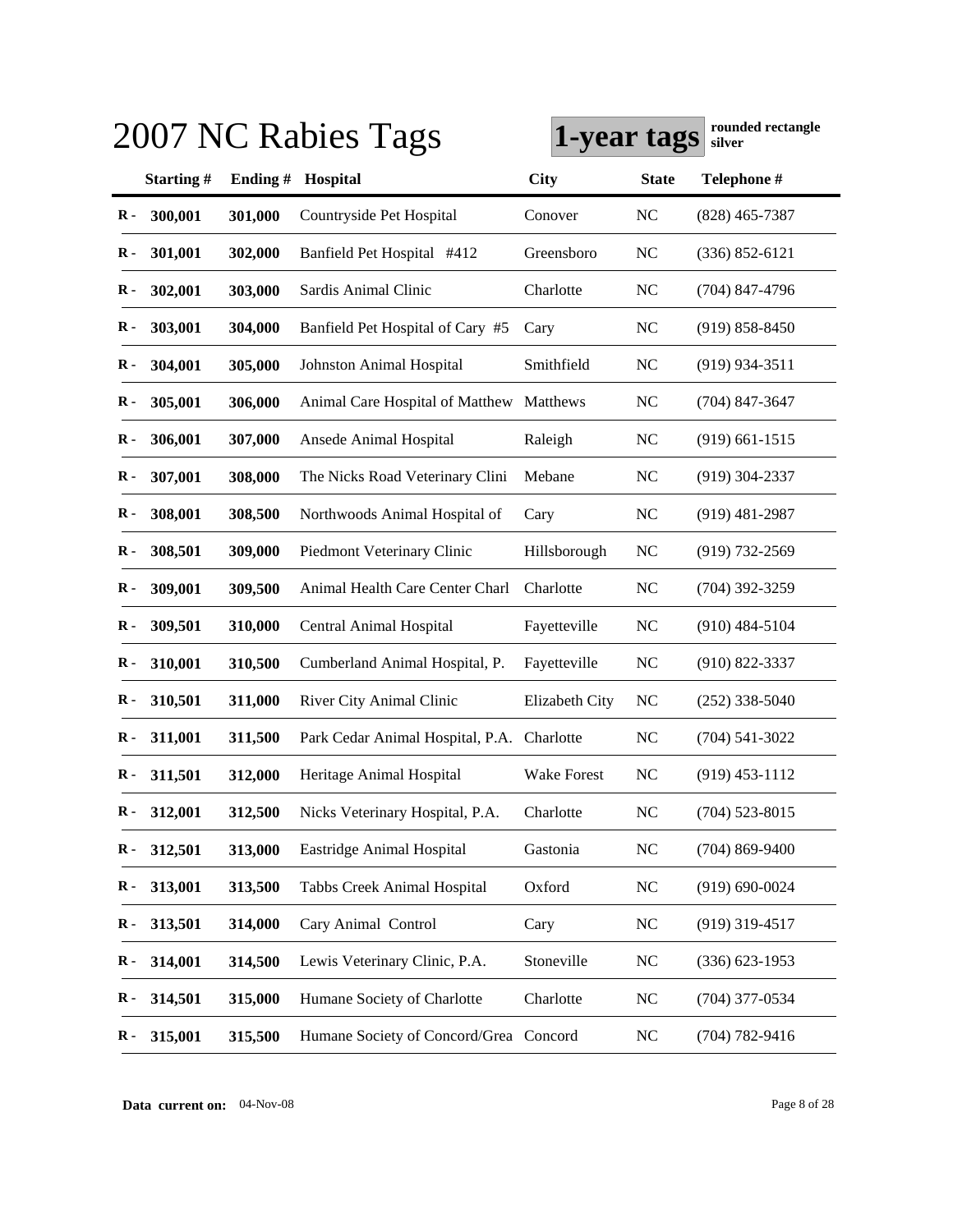|               |           |          | 2007 NC Rabies Tags                            | 1-year tags |              | rounded rectangle<br>silver |
|---------------|-----------|----------|------------------------------------------------|-------------|--------------|-----------------------------|
|               | Starting# | Ending # | Hospital                                       | <b>City</b> | <b>State</b> | Telephone #                 |
| $\bf R -$     | 315,501   | 318,300  | Rowan Animal Clinic                            | Salisbury   | <b>NC</b>    | $(704)$ 636-3408            |
| $\bf R$ -     | 315,501   | 315,500  | Mid State Equine Hospital                      | Liberty     | NC           | $(336) 622 - 7447$          |
| $\bf R$ -     | 318,301   | 320,100  | Swift Creek Animal Hospital, P.A Raleigh       |             | NC           | $(919) 851 - 8387$          |
| $\bf R$ -     | 320,101   | 321,900  | North Paw Animal Hospital, Inc.                | Durham      | NC           | $(919)$ 471-1471            |
| $\bf R$ -     | 321,901   | 323,600  | Stage Road Animal Hospital, P.A                | Angier      | NC           | $(919)$ 639-3337            |
| $\bf R$ -     | 323,601   | 325,200  | Cat Clinic of Cary                             | Cary        | NC           | $(919)$ 469-9000            |
| $\bf R$ -     | 325,201   | 326,800  | Animal Hospital of Beulaville, P.              | Beulaville  | <b>NC</b>    | $(910)$ 298-8188            |
| $\bf R$ -     | 326,801   | 328,200  | Sharon Lakes Animal Hospital, P. Charlotte     |             | NC           | $(704)$ 552-0647            |
| $\bf R$ -     | 328,201   | 329,500  | Lake Hickory Veterinary Hospital Granite Falls |             | NC           | $(828)$ 396-7002            |
| $\bf R$ -     | 329,501   | 330,800  | Pembroke Veterinary Hospital                   | Pembroke    | NC           | $(910)$ 521-3431            |
| $\bf R$ -     | 330,801   | 332,000  | Lenoir Veterinary Hospital                     | Lenoir      | NC           | $(828)$ 728-6713            |
| R -           | 332,001   | 333,200  | Mitchell Veterinary Clinic, P.A.               | Spruce Pine | NC           | $(828)$ 765-6039            |
| R -           | 333,201   | 334,400  | Northampton County Health Dept Jackson         |             | NC           | $(252) 534 - 5841$          |
| R -           | 334,401   | 335,600  | Maiden Small Animal Hospital                   | Maiden      | NC           | $(828)$ 428-0010            |
| R -           | 335,601   | 336,800  | <b>Baird's Animal Hospital</b>                 | Lumberton   | NC           | $(910)$ 739-4998            |
| R -           | 336,801   | 338,000  | Macon County Public Health                     | Franklin    | NC           | $(828)$ 349-2490            |
|               | R-338,001 | 338,900  | <b>Atrium Animal Hospital</b>                  | Charlotte   | NC           | $(704)$ 542-2000            |
| $\mathbf R$ - | 338,901   | 339,800  | Tar River Animal Hospital                      | Washington  | NC           | $(252)$ 946-2417            |
| $\bf R$ -     | 339,801   | 340,700  | <b>Armstrong Animal Clinic</b>                 | Charlotte   | NC           | $(704)$ 334-1996            |
| $\bf R$ -     | 340,701   | 341,600  | Durham County Animal Control                   | Durham      | NC           | $(919) 560 - 0630$          |
| $\bf R$ -     | 341,601   | 342,400  | Archdale Animal Hospital, P.A.                 | Charlotte   | NC           | $(704)$ 552-2333            |
| $\bf R$ -     | 342,401   | 343,200  | Legion Road Animal Clinic                      | Chapel Hill | NC           | $(919)$ 933-3331            |
| $\bf R -$     | 343,201   | 344,000  | Oxford Veterinary Hospital                     | Oxford      | NC           | $(919) 693 - 6911$          |

**Data current on:** 04-Nov-08 Page 9 of 28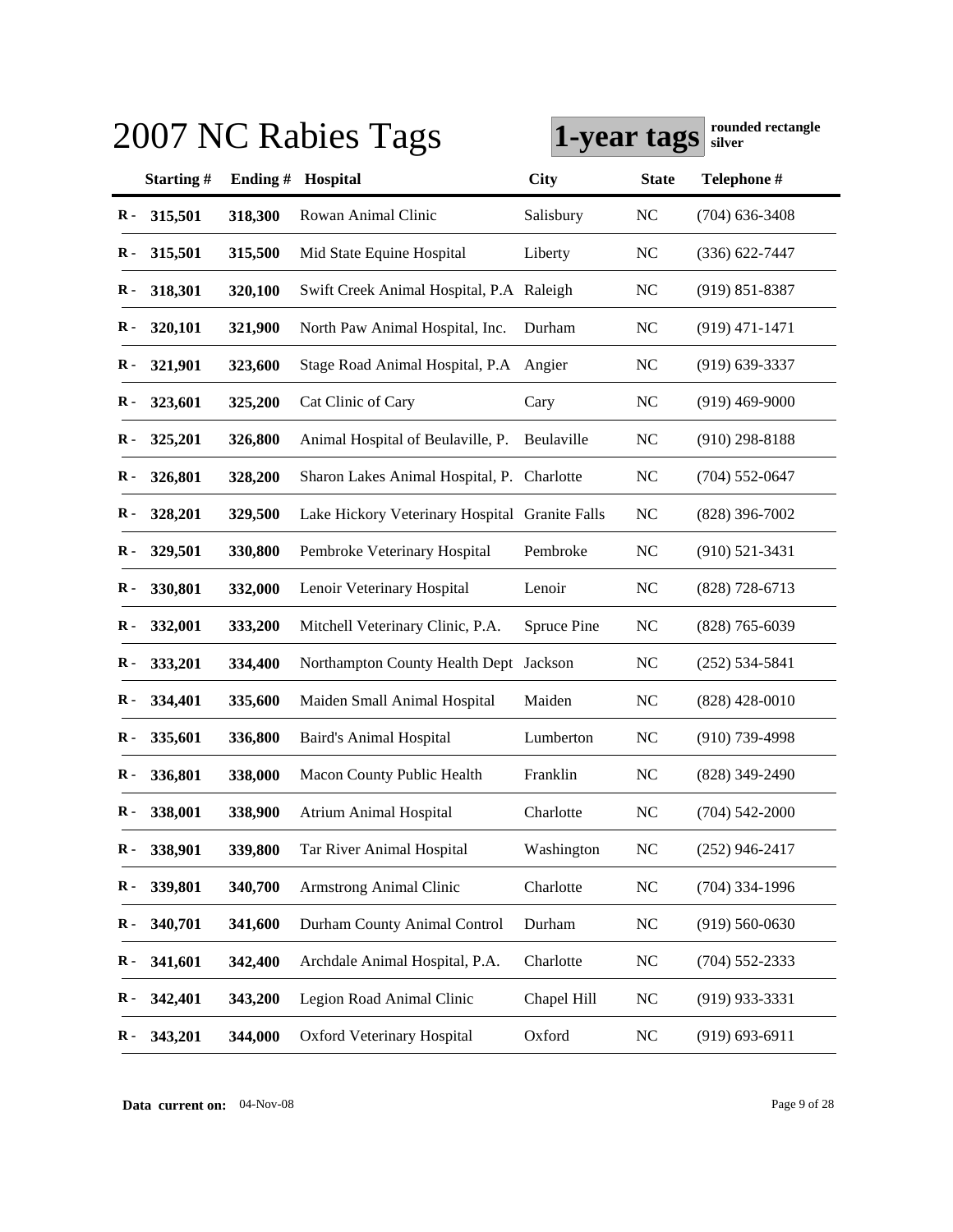|               |               |         | 2007 NC Rabies Tags                     | 1-year tags   |              | rounded rectangle<br>silver |
|---------------|---------------|---------|-----------------------------------------|---------------|--------------|-----------------------------|
|               | Starting#     | Ending# | Hospital                                | <b>City</b>   | <b>State</b> | Telephone #                 |
| $\bf R -$     | 344,001       | 344,800 | Banfield Pet Hospital #415              | Fayetteville  | <b>NC</b>    | $(910) 864 - 1337$          |
| R -           | 344,801       | 345,600 | <b>Alexander County Animal Contro</b>   | Taylorsville  | NC           | $(828)$ 632-1199            |
| $\bf R$ -     | 345,601       | 346,400 | Randolph County Animal Control Asheboro |               | NC           | $(336)$ 683-8235            |
| R -           | 346,401       | 347,100 | <b>Bayleaf Veterinary Hospital</b>      | Raleigh       | <b>NC</b>    | $(919) 848 - 1926$          |
| $\bf R$ -     | 347,101       | 347,800 | Lake Cross Veterinary Hospital,         | Huntersville  | NC           | $(704)$ 948-6300            |
| $\bf R$ -     | 347,801       | 348,500 | Crossroads Veterinary Hospital, P       | Raleigh       | NC           | $(919) 851 - 8979$          |
| $\bf R$ -     | 348,501       | 349,200 | Parker Veterinary Hospital, P.A.        | Charlotte     | NC           | $(704)$ 399-8304            |
| $\bf R$ -     | 349,201       | 349,900 | <b>Locust Animal Clinic</b>             | Locust        | NC           | $(704) 888 - 6590$          |
| R -           | 349,901       | 350,600 | All Creatures Small Animal Clini        | Rolesville    | <b>NC</b>    | $(919)$ 554-2222            |
| $\bf R$ -     | 350,601       | 351,300 | Morehead Animal Hospital, P.A.          | Morehead City | NC           | $(252)$ 726-0181            |
| $\bf R$ -     | 351,301       | 352,000 | 70 West Veterinary Hospital             | Havelock      | <b>NC</b>    | $(252)$ 447-9525            |
| R -           | 352,001       | 352,700 | Humane Society of Richmond Co           | Rockingham    | NC           | $(910)$ 895-0335            |
| R -           | 352,701       | 353,300 | Parkwood Animal Hospital                | Durham        | NC           | $(919) 544 - 7711$          |
| R -           | 353,301       | 353,900 | <b>Burke Animal Clinic</b>              | Morganton     | NC           | $(828)$ 437-0481            |
| R -           | 353,901       | 354,500 | <b>Burlington Road Animal Hospital</b>  | Greensboro    | NC           | $(336)$ 375-3939            |
| R -           | 354,501       | 355,100 | <b>Bullock Animal Clinic</b>            | New Bern      | NC           | $(252)$ 637-6161            |
|               | $R - 355,101$ | 355,500 | <b>Beaufort County Animal Shelter</b>   | Washington    | NC           | $(252)$ 946-4517            |
| $\mathbf R$ - | 355,501       | 355,900 | Cashiers-Highlands Humane Soci Cashiers |               | NC           | (828) 743-5752              |
| $\bf R$ -     | 356,301       | 356,600 | North Churton Animal Hospital           | Hillsborough  | NC           | $(919) 644 - 7387$          |
| $\bf R$ -     | 356,601       | 356,900 | Pine Hollow Animal Hospital             | Warrenton     | NC           | $(252)$ 257-3833            |
| $\bf R$ -     | 356,901       | 357,200 | <b>Plantation Animal Hospital</b>       | Matthews      | NC           | $(704)$ 841-2225            |
| R -           | 357,201       | 357,500 | <b>Foothills Humane Society</b>         | Columbus      | NC           | (828) 863-4444              |
| $\bf R$ -     | 357,501       | 357,800 | Robeson County Animal Shelter           | St. Paul      | NC           | $(910) 865 - 2200$          |

**Data current on:** 04-Nov-08 Page 10 of 28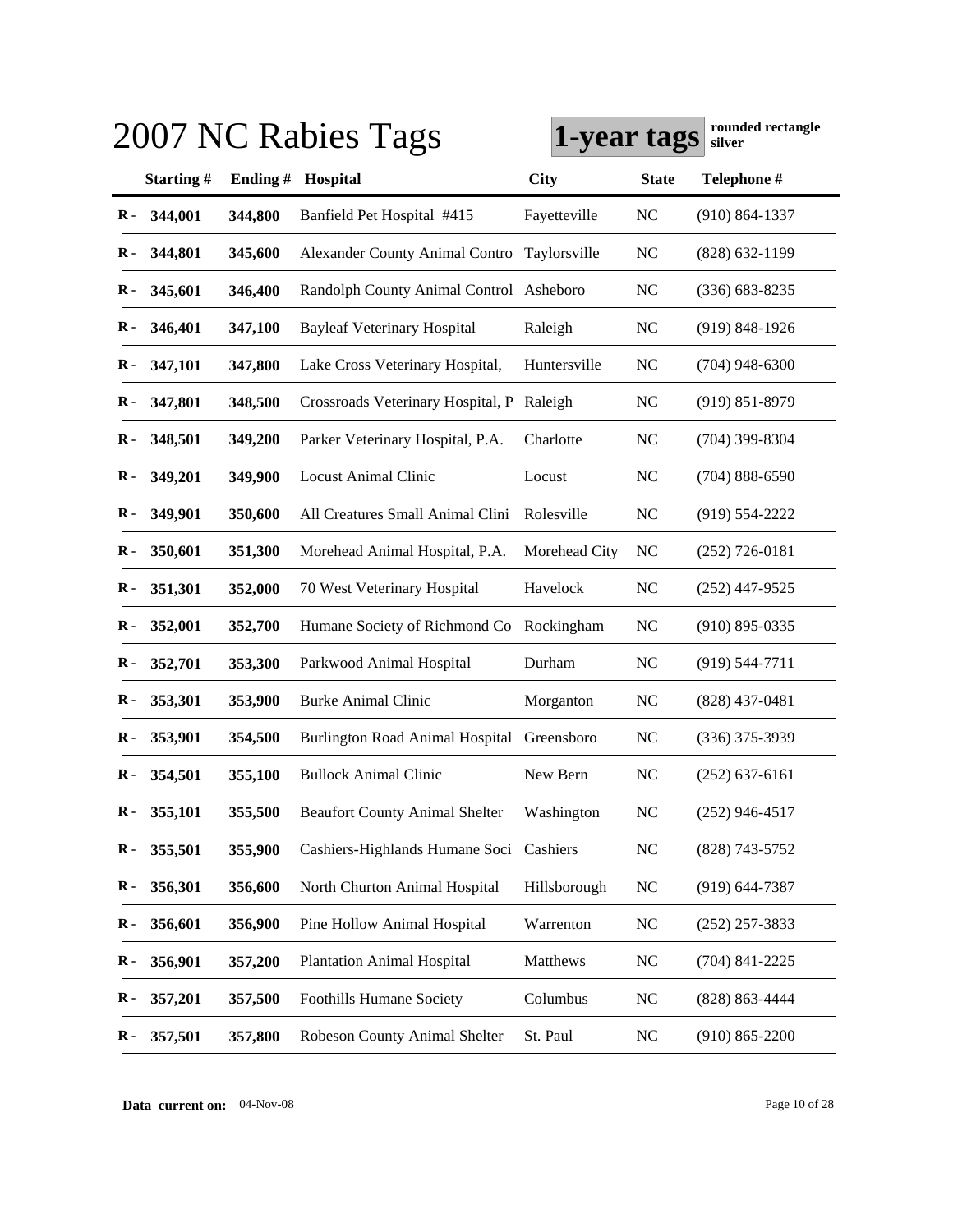|                |            |            | 2007 NC Rabies Tags                  | 1-year tags          |                | rounded rectangle<br>silver |
|----------------|------------|------------|--------------------------------------|----------------------|----------------|-----------------------------|
|                | Starting#  | Ending $#$ | <b>Hospital</b>                      | <b>City</b>          | <b>State</b>   | Telephone #                 |
| $\bf R -$      | 357,801    | 358,000    | Jacksonville Veterinary Hospital     | Jacksonville         | <b>NC</b>      | $(910)$ 347-3186            |
| $\bf R$ -      | 358,001    | 358,200    | Companion Animal Hospital of         | Raleigh              | NC             | $(919)$ 488-5300            |
| $\bf R$ -      | 358,201    | 358,400    | Greater Charlotte Mobile Veterin     | Charlotte            | NC             | $(704)$ 522-0677            |
| $\bf R$ -      | 358,401    | 358,600    | Cabarrus Pets Society, Inc.          | Concord              | NC             | $(704)$ 785-8746            |
| $\bf R$ -      | 358,601    | 358,800    | Avian & Exotic Animal Care           | Raleigh              | <b>NC</b>      | $(919) 844-9166$            |
| $\bf R$ -      | 358,801    | 359,000    | <b>Stokes County Animal Shelter</b>  | Germanton            | NC             | $(336)$ 994-2788            |
| $\bf R$ -      | 359,001    | 359,200    | Forsyth Humane Society               | <b>Winston Salem</b> | N <sub>C</sub> | $(336)$ 721-1303            |
| $\bf R$ -      | 359,201    | 359,400    | APS of Caswell County                | Yanceyville          | N <sub>C</sub> | $(336) 694 - 4921$          |
| R -            | 359,401    | 359,500    | <b>Matthews Police Department</b>    | Matthews             | <b>NC</b>      | $(704)$ 847-3644            |
| $\bf R$ -      | 359,501    | 359,600    | <b>Wilkes County Animal Control</b>  | Wilkesboro           | <b>NC</b>      | $(336)$ 903-7688            |
| $\bf R$ -      | 359,601    | 359,700    | Providence Equestrian Veterinary     | Waxhaw               | <b>NC</b>      | $(704)$ 843-5215            |
| R -            | 359,701    | 359,800    | <b>Chatham County Animal Control</b> | Pittsboro            | NC             | $(919)$ 542-7203            |
| R -            | 359,801    | 362,200    | Pamlico Animal Hospital              | Washington           | NC             | $(252)$ 946-2834            |
| R -            | 362,201    | 364,100    | Animal Hospital of Kannapolis        | Kannapolis           | NC             | $(704)$ 938-4606            |
| R -            | 364,101    | 365,900    | North Wake Animal Hospital           | Wake Forest          | NC             | $(919)$ 556-1121            |
| R -            | 365,901    | 367,700    | Polk County Animal Control           | Columbus             | <b>NC</b>      | $(828) 894 - 3001$          |
|                | R- 367,701 | 369,500    | Stoney Creek Animal Hospital         | Charlotte            | NC             | $(704)$ 717-0616            |
| $\mathbf R$ -  | 369,501    | 371,300    | Pet Overpopulation Patrol            | Chapel Hill          | NC             | $(919)$ 942-2250            |
| $\bf R$ -      | 371,301    | 372,900    | Steele Creek Animal Hospital, In     | Charlotte            | NC             | $(704)$ 588-4400            |
| $\bf R$ -      | 372,901    | 374,500    | Operation Catnip, Inc.               | Garner               | NC             | $(919) 784 - 3338$          |
| $\bf R$ -      | 374,501    | 375,900    | Mooresville Animal Hospital, P.      | Mooresville          | NC             | $(704)$ 664-4087            |
| R -            | 375,901    | 377,300    | Banfield Pet Hospital Raleigh #      | Raleigh              | NC             | $(919) 790 - 8337$          |
| $\mathbf{R}$ - | 377,301    | 378,700    | Caldwell County Animal Control       | Lenoir               | NC             | $(828)$ 757-8625            |

**Data current on:** 04-Nov-08 Page 11 of 28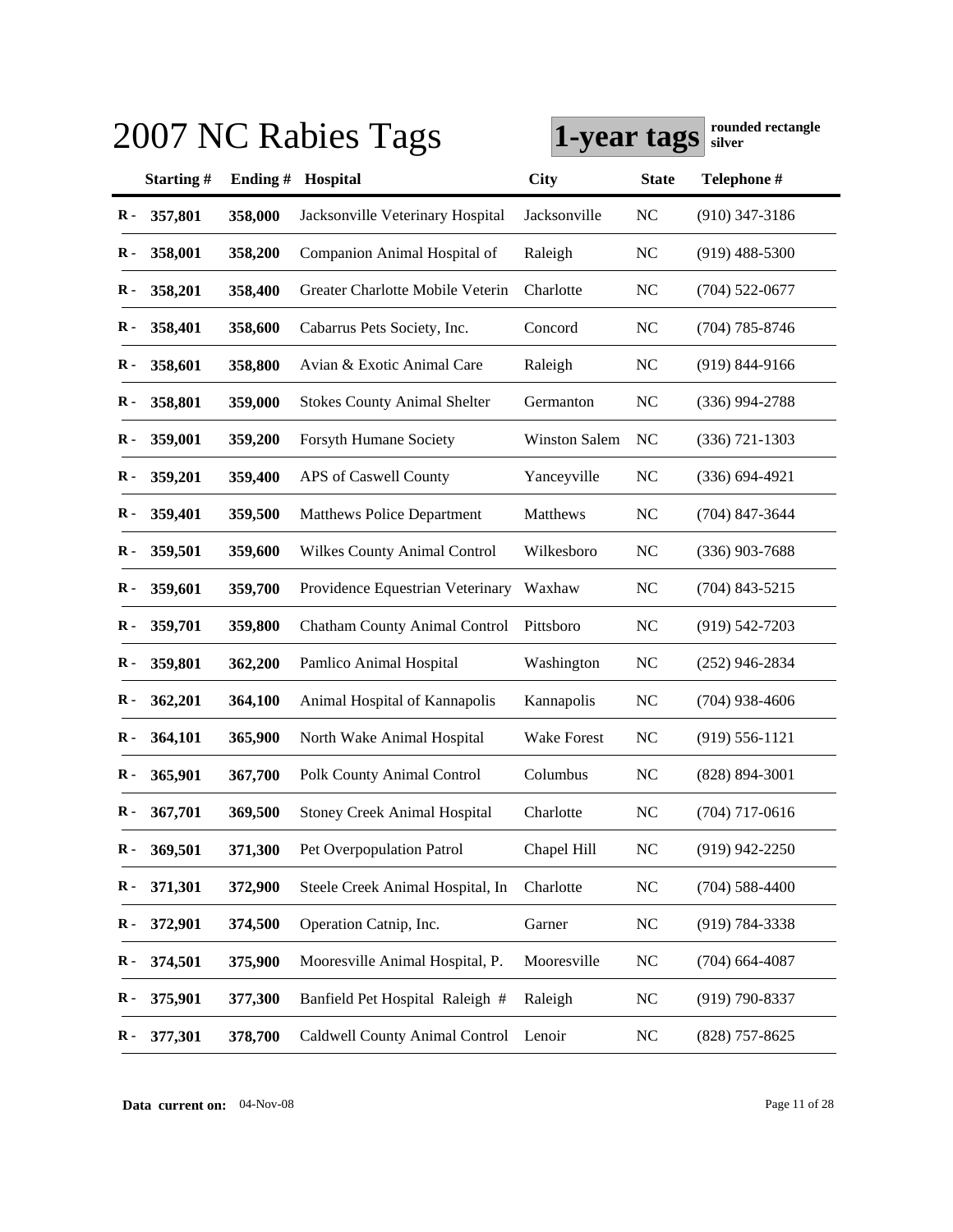|               |           |          | 2007 NC Rabies Tags                        | 1-year tags       |              | rounded rectangle<br>silver |
|---------------|-----------|----------|--------------------------------------------|-------------------|--------------|-----------------------------|
|               | Starting# | Ending # | <b>Hospital</b>                            | <b>City</b>       | <b>State</b> | Telephone #                 |
| $\bf R -$     | 378,701   | 380,000  | Newton Veterinary Clinic                   | Newton            | NC           | $(828)$ 464-5020            |
| R -           | 380,001   | 381,200  | Viewmont Animal Clinic                     | Hickory           | NC           | $(828)$ 328-2448            |
| $\bf R$ -     | 381,201   | 382,400  | <b>Matthews Animal Clinic</b>              | Matthews          | NC           | $(704)$ 847-9856            |
| $\bf R$ -     | 382,401   | 383,600  | Lake Country Animal Hospital               | Roanoke Rapids NC |              | $(252)$ 308-1882            |
| $\bf R$ -     | 383,601   | 384,800  | Coddle Creek Animal Hospital               | Concord           | NC           | $(704)$ 795-9005            |
| $\bf R$ -     | 384,801   | 386,000  | Bowman Animal Clinic, Inc.                 | Raleigh           | NC           | $(919)$ 847-6216            |
| $\bf R$ -     | 386,001   | 387,200  | Watauga Veterinary Hospital                | Boone             | NC           | $(828)$ 297-3300            |
| $\bf R$ -     | 387,201   | 388,300  | <b>Carver Street Animal Hospital</b>       | Durham            | NC           | $(919)$ 477-7319            |
| R -           | 388,301   | 389,200  | Piedmont Veterinary Clinic                 | Mebane            | NC           | $(919)$ 563-6080            |
| $\bf R$ -     | 389,201   | 390,100  | Animal Hospital of East Burke, P.          | Valdese           | <b>NC</b>    | $(828)$ 874-8387            |
| $\bf R$ -     | 390,101   | 391,000  | Hickory Grove Animal Hospital              | Charlotte         | <b>NC</b>    | $(704)$ 563-5858            |
| R -           | 391,001   | 391,900  | Wayne County Animal Control                | Goldsboro         | NC           | $(919) 731 - 1439$          |
| R -           | 391,901   | 392,800  | <b>Avery Animal Hospital</b>               | Newland           | NC           | $(828)$ 733-9810            |
| R -           | 392,801   | 393,700  | Raleigh Cat Clinic                         | Raleigh           | NC           | $(919)$ 518-8013            |
| R -           | 393,701   | 394,600  | Burlington Animal Shelter/Adopti Haw River |                   | NC           | $(336)$ 578-0343            |
| R -           | 394,601   | 395,400  | Brookwood Veterinary Clinic, P.            | Raleigh           | NC           | $(919)$ 779-2940            |
|               | R-395,401 | 396,200  | Heartwood Animal Hospital                  | Youngsville       | NC           | $(919)$ 570-9311            |
| $\mathbf R$ - | 396,201   | 397,000  | <b>Bunn Animal Hospital</b>                | <b>Bunn</b>       | NC           | $(919)$ 496-7401            |
| $\bf R$ -     | 397,001   | 397,800  | Lake Wheeler Veterinary Hospita Raleigh    |                   | NC           | $(919) 829 - 5511$          |
| $\bf R$ -     | 397,801   | 398,500  | Cornwallis Road Animal Hospital Durham     |                   | NC           | $(919)$ 489-9194            |
| $\bf R$ -     | 398,501   | 399,200  | Poplar Animal Hospital                     | Concord           | NC           | $(704)$ 795-7200            |
| R -           | 399,201   | 399,900  | VCA Cornerstone Animal Hospit              | Cary              | NC           | $(919)$ 319-1555            |
| $\bf R -$     | 399,901   | 400,600  | Dr Gene Nemechek                           | Wilson            | NC           | $(252)$ 291-0558            |

**Data current on:** 04-Nov-08 Page 12 of 28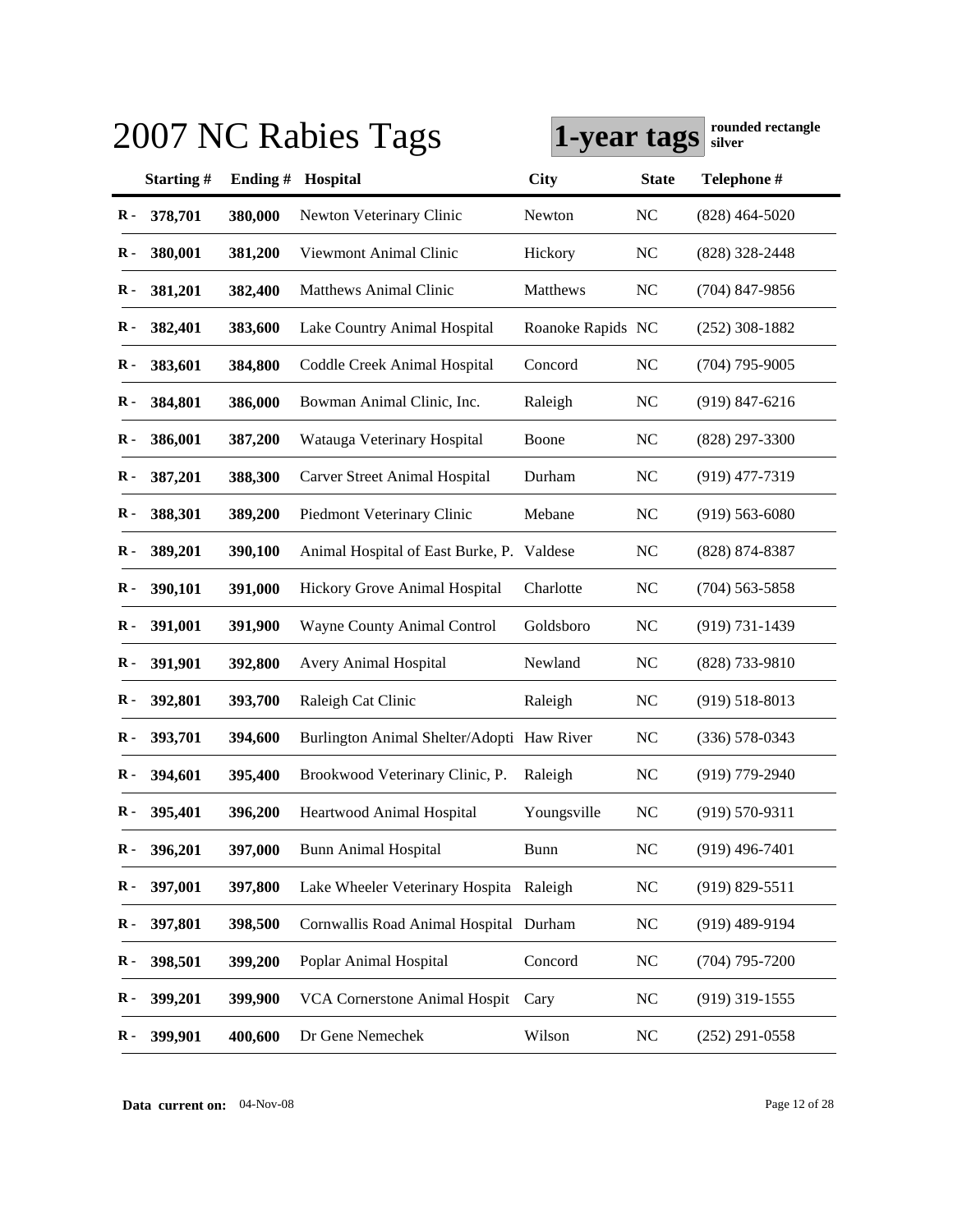|               |           |         | 2007 NC Rabies Tags                      | 1-year tags          |              | rounded rectangle<br>silver |
|---------------|-----------|---------|------------------------------------------|----------------------|--------------|-----------------------------|
|               | Starting# | Ending# | Hospital                                 | <b>City</b>          | <b>State</b> | Telephone #                 |
| $\mathbf R$ - | 400,601   | 401,300 | Mebane Pet Clinic                        | Mebane               | NC           | $(919)$ 304-5200            |
| R -           | 401,301   | 402,000 | Animal Hospital                          | Whiteville           | NC           | $(910) 642 - 3221$          |
| R -           | 402,001   | 402,700 | Lake Pine Animal Hospital                | Apex                 | NC           | $(919)$ 380-1157            |
| R -           | 402,701   | 403,400 | Goose Creek Animal Hospital              | Sunbury              | NC           | $(252)$ 465-4831            |
| R -           | 403,401   | 404,100 | <b>Community Animal Hospital</b>         | Wendell              | NC           | $(919)$ 365-6302            |
| R -           | 404,101   | 404,800 | The Pet Hospital                         | <b>Bessemer City</b> | 28           | $(704)$ 629-5390            |
| $\bf R$ -     | 404,801   | 405,500 | Four Paws Veterinary Hospital            | Southport            | NC           | $(910)$ 457-7387            |
| $\bf R$ -     | 405,501   | 406,200 | Mitchell County Animal Rescue S          | <b>Spruce Pines</b>  | NC           | $(828)$ 765-6952            |
| R -           | 406,201   | 406,900 | Humane Society of Catawba Cou            | Hickory              | NC           | $(828)$ 327-3878            |
| R -           | 406,901   | 407,600 | Elon Animal Hospital, Inc.               | Elon                 | NC           | $(336) 584 - 3738$          |
| $\bf R$ -     | 407,601   | 408,300 | The Kindness Mobile Spay-Neute Maysville |                      | <b>NC</b>    | $(252)$ 422-6770            |
| R -           | 408,301   | 409,000 | Second Chance Pet Adoptions              | Raleigh              | NC           | $(919) 851 - 8404$          |
| R -           | 409,001   | 409,600 | SouthPark Animal Hospital                | Charlotte            | NC           | $(704)$ 523-3457            |
| R -           | 409,601   | 410,200 | Plaza Veterinary Hospital                | Burlington           | NC           | $(336)$ 229-5376            |
| R -           | 410,201   | 410,800 | Redwood Animal Hospital                  | Asheville            | NC           | $(828)$ 298-1846            |
| R -           | 410,801   | 411,400 | Arendell Animal Hospital of Mor          | Morehead City        | NC           | $(252)$ 726-4998            |
| $\bf R -$     | 411.401   | 412,000 | Ridgeway Animal Clinic                   | New Bern             | NC           | $(252)$ 633-1204            |
| $\mathbf R$ - | 412,001   | 412,600 | Animal Care Clinic of Concord            | Concord              | NC           | $(704) 786 - 6669$          |
| $\bf R$ -     | 412,601   | 413,200 | Davis Lake Animal Hospital               | Charlotte            | NC           | $(704)$ 599-0405            |
| $\bf R$ -     | 413,201   | 413,800 | <b>Buckley Animal Hospital</b>           | Charlotte            | NC           | $(704)$ 540-5077            |
| $\mathbf R$ - | 413,801   | 414,400 | Jordan Lake Animal Hospital              | Pittsboro            | NC           | (919) 542-5424              |
| $\bf R$ -     | 414,401   | 415,000 | Companion Animal Hospital, Inc.          | Shallotte            | NC           | $(910)$ 754-7282            |
| $\mathbf{R}$  | 415,001   | 415,600 | Durham Animal Hospital                   | Durham               | NC           | $(919)$ 471-1579            |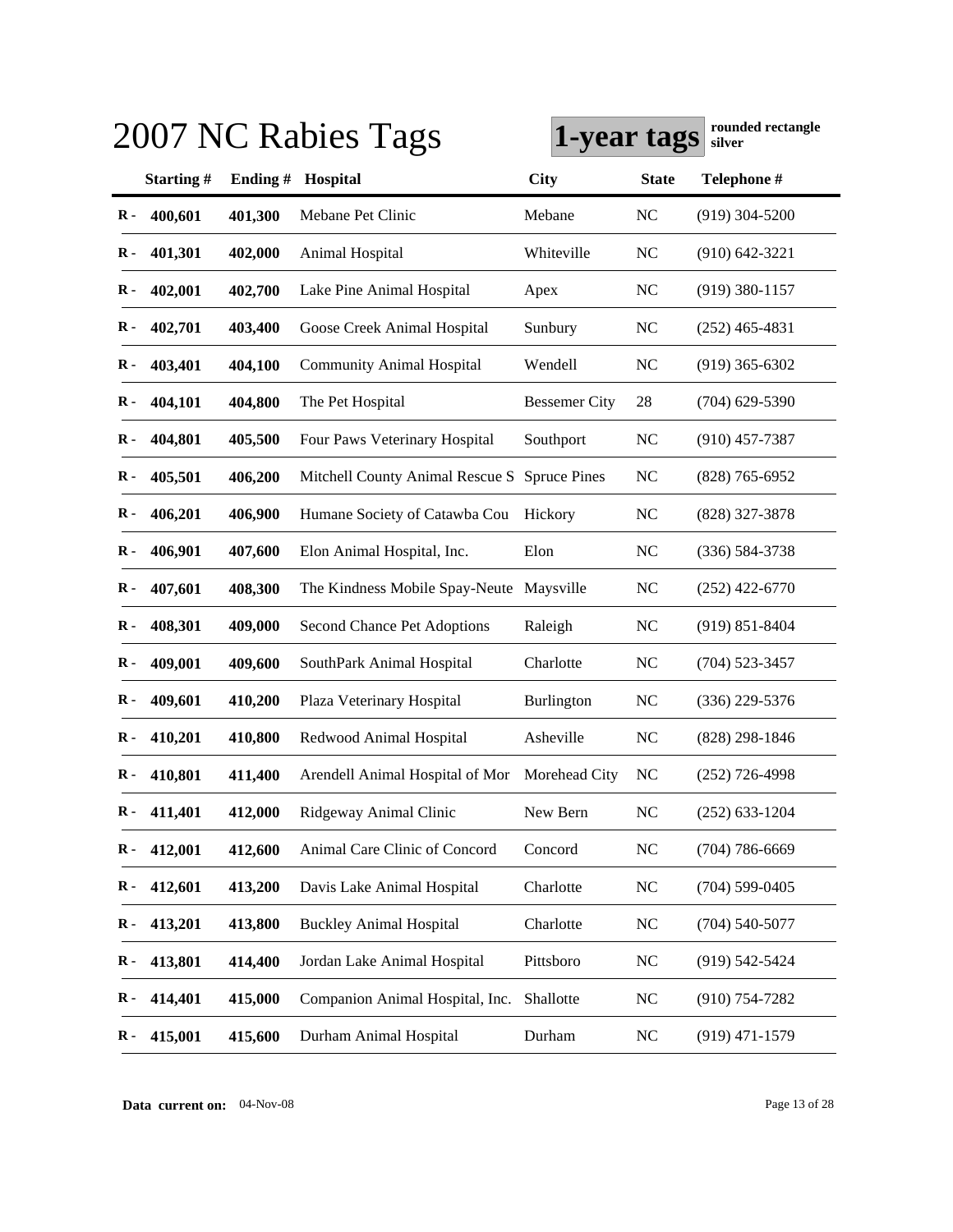|               |           |            | 2007 NC Rabies Tags                          | 1-year tags          |                | rounded rectangle<br>silver |
|---------------|-----------|------------|----------------------------------------------|----------------------|----------------|-----------------------------|
|               | Starting# | Ending $#$ | <b>Hospital</b>                              | <b>City</b>          | <b>State</b>   | Telephone #                 |
| $\bf R -$     | 415,501   | 416,000    | Animal Center of Moore County                | Carthage             | <b>NC</b>      | $(910)$ 947-2858            |
| R -           | 416,201   | 416,800    | Banfield Pet Hospital #414                   | <b>Winston Salem</b> | N <sub>C</sub> | $(336)$ 377-3026            |
| $\bf R$ -     | 416,801   | 417,400    | Banfield Pet Hospital Garner #59             | Garner               | NC             | $(919)$ 661-1926            |
| $\bf R$ -     | 417,401   | 418,000    | Veterinary Express Mobile Clinic             | Raleigh              | <b>NC</b>      | $(919)$ 577-2243            |
| $\bf R$ -     | 418,001   | 418,600    | <b>NCSU CVM Mobile Surgery</b>               | Raleigh              | NC             | $(919)$ 606-2752            |
| $\bf R$ -     | 418,601   | 419,200    | Banfield Pet Hospital - Sou. Pines Aberdeen  |                      | <b>NC</b>      | $(910)$ 692-4931            |
| $\bf R$ -     | 419,201   | 419,800    | <b>Hilltop Animal Hospital</b>               | Fuquay-Varina        | NC             | $(919) 552 - 5232$          |
| $\bf R$ -     | 419,801   | 420,200    | Eno Animal Hospital                          | Durham               | NC             | $(919)$ 471-0308            |
| R -           | 420,201   | 420,600    | Caring Hearts Animal Hospital                | Matthews             | N <sub>C</sub> | $(704)$ 893-2799            |
| $\bf R$ -     | 420,601   | 421,000    | <b>Boulevard Animal Hospital</b>             | Raleigh              | NC             | $(919)$ 828-7468            |
| $\bf R$ -     | 421,001   | 421,400    | <b>Wellington Animal Hospital</b>            | Cary                 | N <sub>C</sub> | $(919) 851 - 7475$          |
| R -           | 421,401   | 421,800    | Foothills Mobile Veterinary Servi Morganton  |                      | NC             | (828) 738-3883              |
| R -           | 421,801   | 422,200    | Dixie Trail Animal Clinic, Inc.              | Raleigh              | N <sub>C</sub> | $(919) 781 - 5977$          |
| R -           | 422,201   | 422,600    | Academy Veterinary Hospital-Du Durham        |                      | N <sub>C</sub> | $(919) 688 - 6628$          |
| R -           | 422,601   | 423,000    | Animal Kingdom Veterinary Hos                | Cary                 | NC             | $(919)$ 460-9111            |
| R -           | 423,001   | 423,400    | Blue Ridge Veterinary Clinic                 | <b>Banner Elk</b>    | NC             | $(828)$ 963-6641            |
| R -           | 423,401   | 423,800    | Knightdale Animal Hospital                   | Knightdale           | NC             | $(919)$ 261-8811            |
| $\mathbf R$ - | 423,801   | 424,200    | Latitude 36 Mobile Veterinary Se Walnut Cove |                      | NC             | $(336) 593 - 5422$          |
| $\bf R$ -     | 424,201   | 424,600    | Mocksville Animal Hospital                   | Mocksville           | NC             | $(336)$ 413-6011            |
| $\bf R$ -     | 424,601   | 425,000    | Hemlock Bluffs Animal Hospital               | Cary                 | NC             | $(919)$ 362-1223            |
| $\bf R$ -     | 425,001   | 425,400    | Warrenton Animal Clinic                      | Warrenton            | NC             | $(252)$ 257-0737            |
| R -           | 425,401   | 425,800    | Pamlico Co Health Dept                       | Bayboro              | NC             | $(252)$ 745-5634            |
| $\bf R$ -     | 425,801   | 426,200    | North College Road Animal Hosp Wilmington    |                      | NC             | $(910)$ 452-2273            |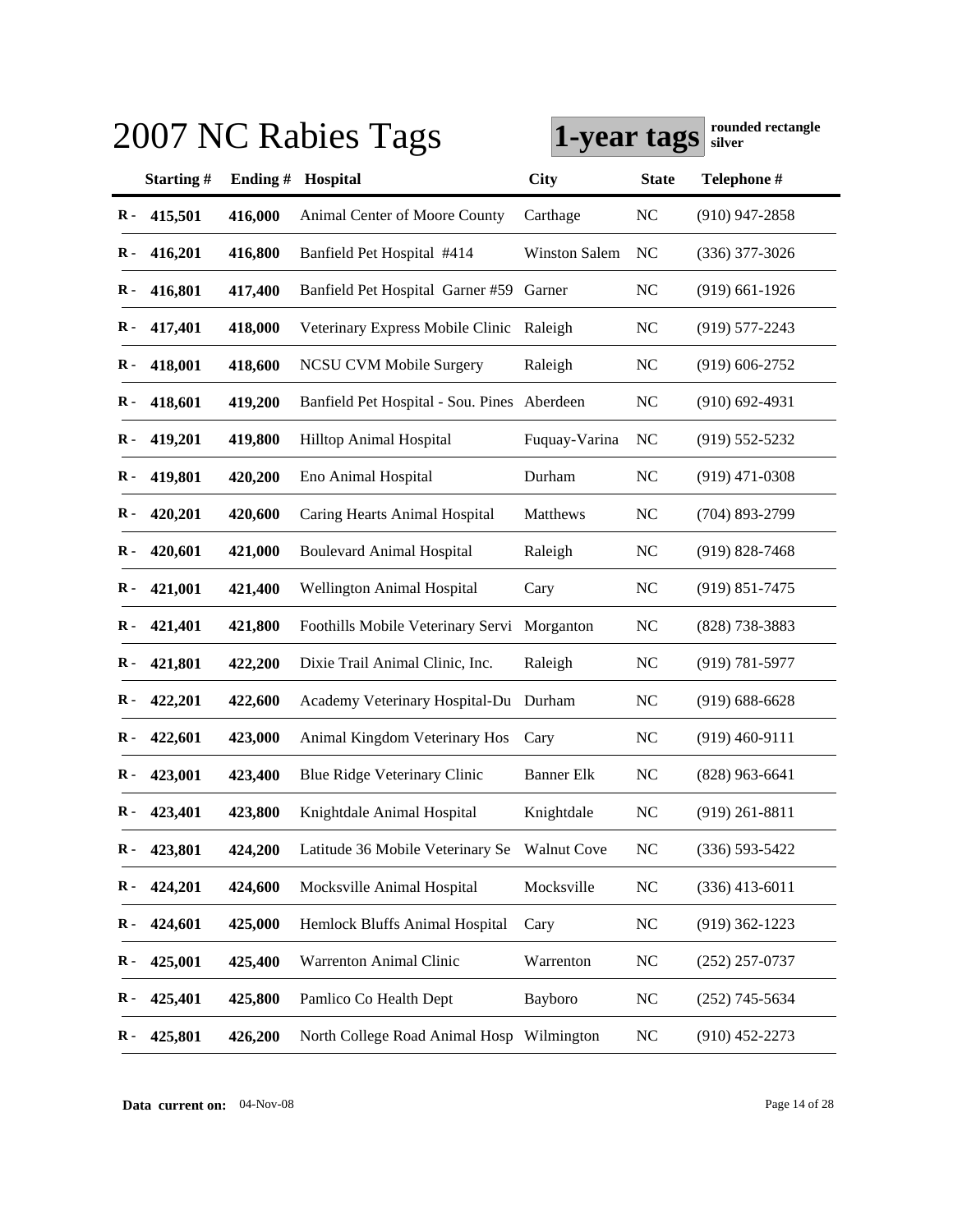|                |               |         | 2007 NC Rabies Tags                         | 1-year tags         |                | rounded rectangle<br>silver |
|----------------|---------------|---------|---------------------------------------------|---------------------|----------------|-----------------------------|
|                | Starting#     | Ending# | Hospital                                    | <b>City</b>         | <b>State</b>   | Telephone #                 |
| $\bf R$ -      | 426,201       | 426,600 | South Robeson Veterinary Clinic             | Fairmont            | NC             | $(910)$ 628-7178            |
| R -            | 426,601       | 427,000 | All Pets Animal Hospital of Snea            | <b>Sneads Ferry</b> | NC             | $(910)$ 327-1100            |
| R -            | 427,001       | 427,400 | <b>Bridges Mobile Services</b>              | Grover              | NC             | $(704)$ 937-3300            |
| R -            | 427,401       | 427,800 | Banfield Pet Hospital #1413                 | <b>Burlington</b>   | N <sub>C</sub> | $(336) 524-9106$            |
| R -            | 427,801       | 428,200 | <b>Carteret Animal Hospital</b>             | <b>Beaufort</b>     | <b>NC</b>      | $(252)$ 728-7600            |
| R -            | 428,201       | 428,600 | <b>Berkeley Veterinary Clinic</b>           | Goldsboro           | <b>NC</b>      | $(919)$ 778-5398            |
| $\bf R$ -      | 428,601       | 429,000 | Greene County Health Dept                   | Snow Hill           | N <sub>C</sub> | $(252)$ 747-8183            |
| R -            | 429,001       | 429,300 | Armadale Animal Hospital                    | Raleigh             | <b>NC</b>      | $(919) 518 - 1744$          |
| R -            | 429,301       | 429,600 | Hight Veterinary Hospital, P.A.             | Charlotte           | N <sub>C</sub> | $(704)$ 595-9377            |
| R -            | 429,501       | 493,000 | Matthews Animal Clinic                      | Matthews            | N <sub>C</sub> | $(704)$ 847-9856            |
| R -            | 429,601       | 429,900 | Six Forks Animal Hospital                   | Raleigh             | <b>NC</b>      | $(919)$ 847-5854            |
| R -            | 429,901       | 430,200 | <b>James Landing Veterinary Hospit</b>      | Jamestown           | N <sub>C</sub> | $(336) 852 - 9800$          |
| R -            | 430,201       | 430,500 | Fisher Veterinary Hospital, P.A.            | Raleigh             | <b>NC</b>      | $(919) 790 - 0412$          |
| R -            | 430,501       | 430,800 | Oak Grove Animal Hospital                   | Durham              | <b>NC</b>      | $(919) 598 - 0001$          |
| R -            | 430,801       | 431,100 | Dr Bradlers' Animal House Calls             | Hampstead           | <b>NC</b>      | $(910)$ 686-4806            |
| R -            | 431,101       | 431,400 | Animal Medical Center of Garner             | Garner              | NC             | $(919)$ 779-8887            |
|                | $R - 431,401$ | 431,700 | Fairview Animal Hospital, P.A.              | Fairview            | NC             | $(828)$ 628-3557            |
| $\mathbf R$ -  | 431,701       | 432,000 | Veterinary House Calls of Hickor Hickory    |                     | <b>NC</b>      | $(828)$ 345-1998            |
| $\mathbf R$ -  | 432,001       | 432,300 | The Carolinas Animal Hospital               | Charlotte           | NC             | $(704) 588 - 9788$          |
| $\bf R$ -      | 432,301       | 432,600 | <b>Butner Veterinary Clinic</b>             | <b>Butner</b>       | NC             | $(919) 575 - 6210$          |
| R -            | 432,601       | 432,900 | All Saints Animal Hospital                  | Hendersonville      | $NC$           | $(828) 697 - 1717$          |
| R -            | 432,901       | 433,200 | Animal Care Clinic of Laurinburg Laurinburg |                     | NC             | $(910)$ 277-7231            |
| $\mathbf{R}$ . | 433,201       | 433,500 | Crepe Myrtle Animal Hospital                | Angier              | NC             | $(919) 639 - 8387$          |

**Data current on:** 04-Nov-08 Page 15 of 28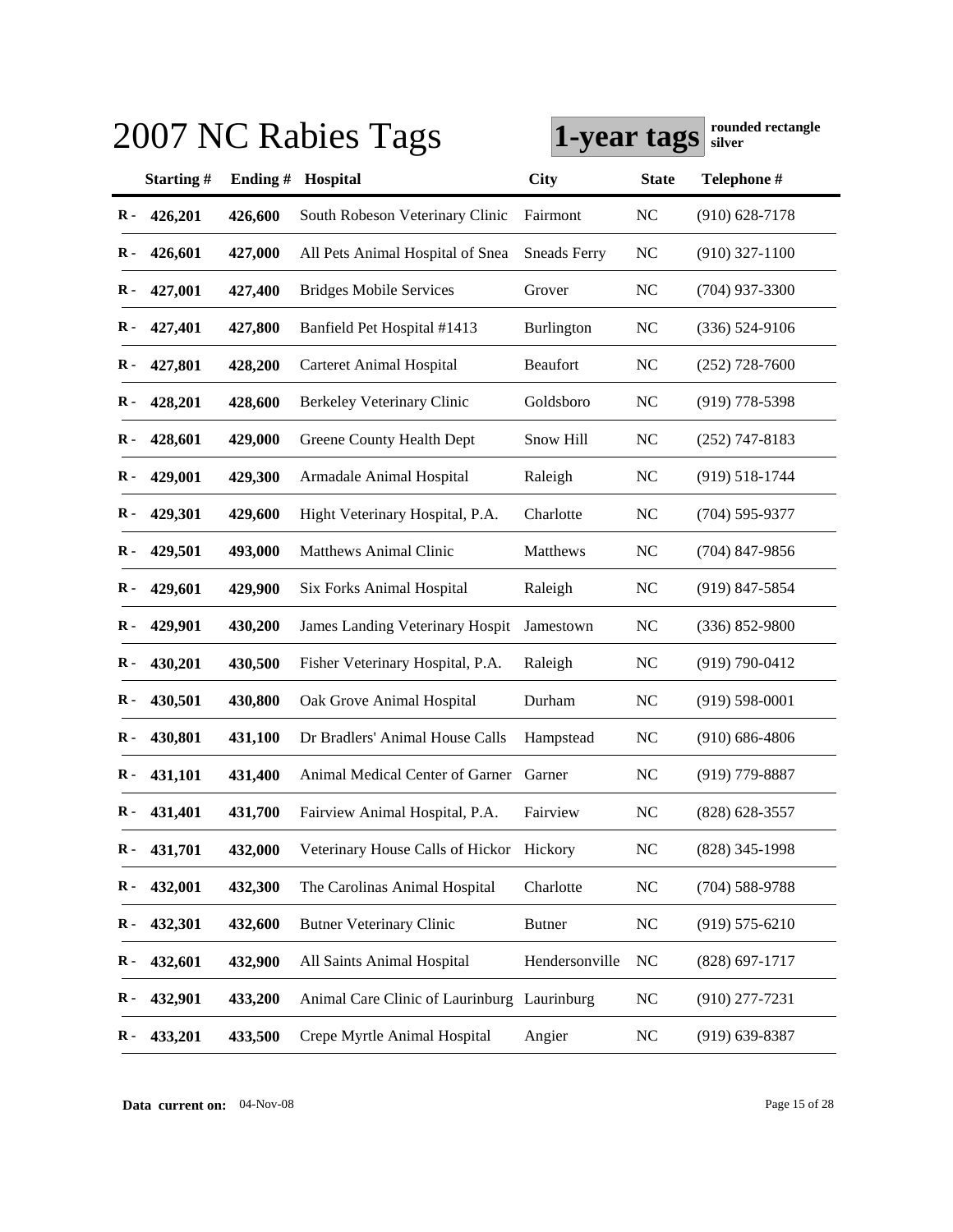|                | rounded rectangle<br>2007 NC Rabies Tags<br>1-year tags<br>silver |         |                                             |                   |                |                    |  |  |  |
|----------------|-------------------------------------------------------------------|---------|---------------------------------------------|-------------------|----------------|--------------------|--|--|--|
|                | Starting#                                                         | Ending# | Hospital                                    | <b>City</b>       | <b>State</b>   | Telephone #        |  |  |  |
| $\bf R$ -      | 433,501                                                           | 433,800 | Freer Animal Hospital                       | <b>Mount Airy</b> | <b>NC</b>      | $(336) 786 - 5197$ |  |  |  |
| R -            | 433,801                                                           | 434,100 | Vet Mobile, PLLC                            | Cary              | N <sub>C</sub> | $(919)$ 467-6297   |  |  |  |
| R -            | 434,101                                                           | 434,400 | Paws & Claws Mobile Vet                     | Huntersville      | N <sub>C</sub> | $(704)$ 779-4200   |  |  |  |
| R -            | 434,401                                                           | 434,700 | <b>Grassy Creek Animal Hospital</b>         | King              | N <sub>C</sub> | $(336)$ 983-2011   |  |  |  |
| R -            | 434,701                                                           | 435,000 | Dr Doby Whited                              | Mebane            | N <sub>C</sub> | $(336)$ 421-5197   |  |  |  |
| $\bf R$ -      | 435,001                                                           | 435,300 | Moyock Animal Hospital                      | Moyock            | <b>NC</b>      | $(252)$ 435-2250   |  |  |  |
| $\bf R$ -      | 435,301                                                           | 435,500 | Cary Veterinary Hospital                    | Cary              | N <sub>C</sub> | $(919)$ 469-0947   |  |  |  |
| $\bf R$ -      | 435,501                                                           | 435,700 | Four Paws Animal Clinic, Inc.               | Chapel Hill       | <b>NC</b>      | $(919)$ 942-1788   |  |  |  |
| $\bf R$ -      | 435,701                                                           | 435,900 | Westside Animal Hospital                    | Durham            | <b>NC</b>      | $(919)$ 383-5578   |  |  |  |
| R -            | 435,901                                                           | 436,100 | Pet-Vet House Call Practice, P.A.           | Raleigh           | <b>NC</b>      | $(919) 676 - 3130$ |  |  |  |
| $\bf R$ -      | 436,101                                                           | 436,300 | Catawba Heights Animal Hospital Belmont     |                   | NC             | $(704)$ 827-0616   |  |  |  |
| R -            | 436,301                                                           | 436,500 | Veterinary Home Services                    | Raleigh           | <b>NC</b>      | $(919)$ 847-2255   |  |  |  |
| R -            | 436,501                                                           | 436,700 | Asheville Veterinary House Call             | Asheville         | <b>NC</b>      | $(828)$ 254-2221   |  |  |  |
| R -            | 436,701                                                           | 436,900 | Veterinary Housecalls/Mobile Ca             | Charlotte         | NC             | $(704)$ 523-5534   |  |  |  |
| R -            | 436,901                                                           | 437,100 | All Creatures Pet Hospital                  | Stanley           | NC             | $(704)$ 263-1366   |  |  |  |
| R -            | 437,101                                                           | 437,300 | Carolina Cat Clinic                         | Gastonia          | N <sub>C</sub> | $(704)$ 865-5554   |  |  |  |
|                | R- 437,301                                                        | 437,500 | Institute Mobile Veterinary Servi La Grange |                   | N <sub>C</sub> | $(252)$ 566-5041   |  |  |  |
| $\mathbf R$ -  | 437,501                                                           | 437,700 | Lexington Large Animal Medicin Lexington    |                   | <b>NC</b>      | $(336)$ 787-4901   |  |  |  |
| $\bf R$ -      | 437,701                                                           | 437,900 | Dr Kate's Mobile Veterinary Prac            | Raleigh           | <b>NC</b>      | $(919) 832 - 2000$ |  |  |  |
| $\bf R$ -      | 437,901                                                           | 438,100 | Close Calls, PLLC                           | Raleigh           | <b>NC</b>      | $(919) 749 - 3590$ |  |  |  |
| $\bf R$ -      | 438,101                                                           | 438,300 | Flat River Veterinary Hospital              | Rougemont         | <b>NC</b>      | $(919)$ 477-4210   |  |  |  |
| $\bf R$ -      | 438,301                                                           | 438,500 | Gaston Veterinary Hospital Assoc Gastonia   |                   | <b>NC</b>      | $(704) 864 - 5739$ |  |  |  |
| $\mathbf{R}$ . | 438,501                                                           | 438,700 | <b>Tyson Animal Hospital</b>                | Durham            | <b>NC</b>      | $(919) 544 - 8297$ |  |  |  |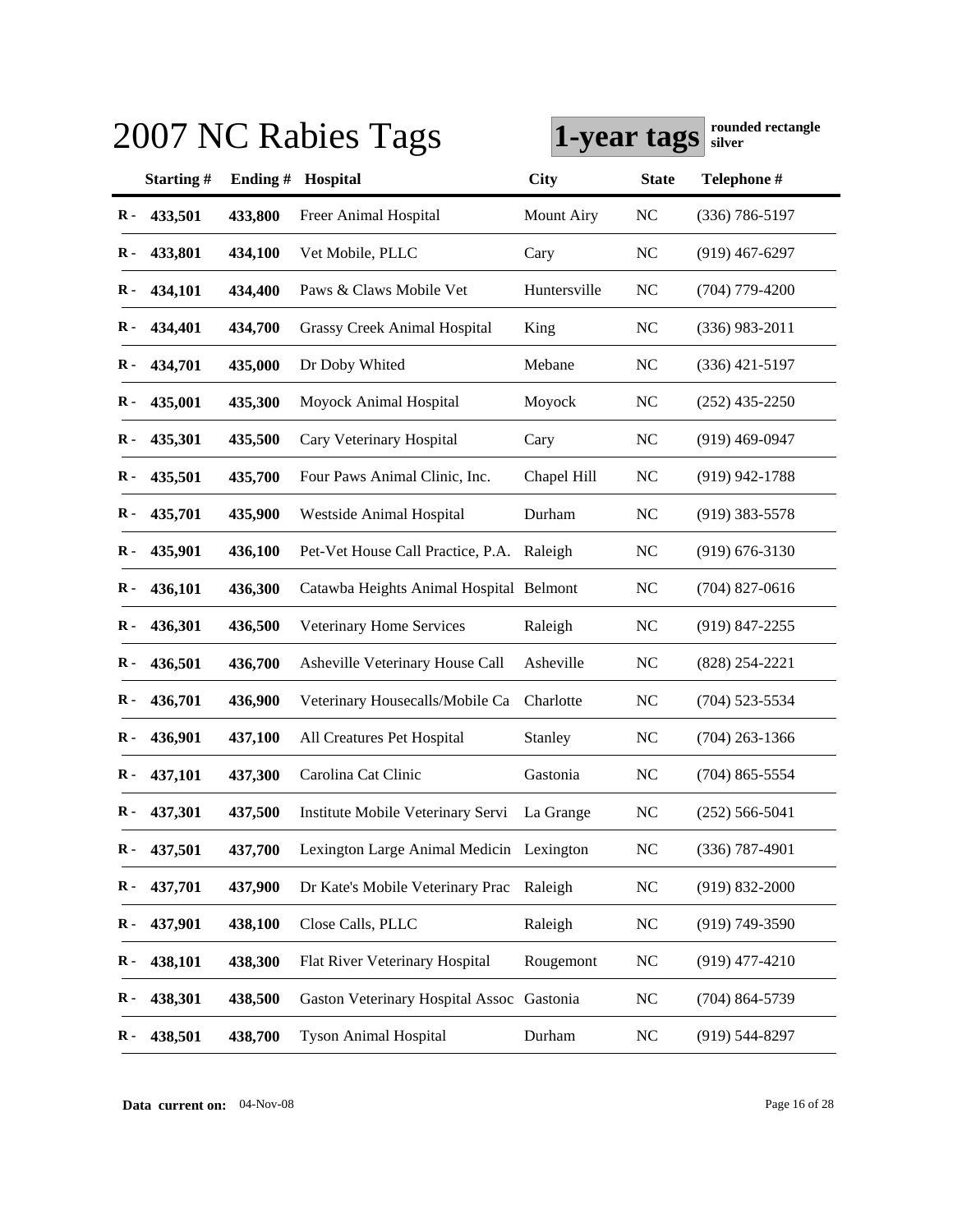|                |           |         | 2007 NC Rabies Tags                         | 1-year tags  |                | rounded rectangle<br>silver |
|----------------|-----------|---------|---------------------------------------------|--------------|----------------|-----------------------------|
|                | Starting# | Ending# | Hospital                                    | <b>City</b>  | <b>State</b>   | Telephone #                 |
| $\bf R$ -      | 438,701   | 438,900 | O'Hara Veterinary Clinic                    | Charlotte    | N <sub>C</sub> | $(704)$ 372-2537            |
| R -            | 438,901   | 439,100 | Roxboro Road Veterinary Hospit              | Durham       | NC             | $(919)$ 477-9711            |
| R -            | 439,101   | 439,300 | Mountain Laurel Mobile Vet. Ser             | Lenoir       | NC             | $(828)$ 758-7860            |
| R -            | 439,301   | 439,500 | Carolina Animal Hospital of Cree            | Creedmoor    | NC             | $(919) 528 - 0606$          |
| R -            | 439,501   | 439,700 | Greystone Animal Hospital                   | Raleigh      | N <sub>C</sub> | $(919) 676 - 1711$          |
| R -            | 439,701   | 439,900 | Oriental Pet Clinic                         | Oriental     | NC             | $(252)$ 249-2775            |
| $\bf R$ -      | 439,901   | 440,000 | Mobile Vet Care of S Charlotte              | Charlotte    | NC             | $(704)$ 458-4928            |
| $\bf R$ -      | 440,001   | 440,100 | <b>ABEVET</b>                               | Pittsboro    | NC             | $(919)$ 933-8680            |
| R -            | 440,101   | 440,200 | <b>Carpenter Animal Hospital</b>            | Cary         | NC             | $(919)$ 469-7387            |
| R -            | 440,201   | 440,300 | Dickson Animal Clinic, P.A.                 | Gastonia     | NC             | $(704)$ 824-9160            |
| R -            | 440,301   | 440,400 | Healthy Pets Mobile Vet                     | Raleigh      | N <sub>C</sub> | $(919)$ 329-7387            |
| R -            | 440,401   | 440,500 | Frazier's Mobile Equine                     | Benson       | NC             | $(910)$ 578-8373            |
| R -            | 440,501   | 440,600 | Western Wake Veterinary Service Apex        |              | N <sub>C</sub> | $(919)$ 362-1344            |
| R -            | 440,601   | 440,700 | Large Animal Medicine and Surg              | Salisbury    | N <sub>C</sub> | $(704)$ 637-0546            |
| R -            | 440,701   | 440,800 | Homeward Bound Mobile Vet Se                | Raleigh      | NC             | $(919)$ 847-2500            |
| R -            | 440,801   | 440,900 | House Call Practice For Pets                | Raleigh      | <b>NC</b>      | $(919) 874 - 7406$          |
| $\bf R -$      | 440,901   | 441,000 | Eastern Equine Veterinary Clinic            | Walstonburg  | NC             | $(252)$ 753-3162            |
| $\mathbf{R}$ . | 441,001   | 441,100 | Weirick Mobile Veterinary Servic Greensboro |              | NC             | (336) 340-8686              |
| $\bf R$ -      | 441,101   | 441,200 | <b>Advance Veterinary Services</b>          | Mocksville   | NC             | $(336)$ 998-9696            |
| $\mathbf R$ -  | 441,201   | 441,300 | After Hours Animal Emergency C Raleigh      |              | NC             | $(919) 781 - 5145$          |
| $\bf R$ -      | 441,301   | 441,400 | Carolina Vet. Spec. Huntersville            | Huntersville | NC             | $(704)$ 949-1100            |
| $\bf R$ -      | 441,301   | 441,400 | Carolina Vet. Spec. Huntersville            | Huntersville | NC             | $(704)$ 949-1100            |
| $\mathbf{R}$   | 441,401   | 441,500 | Bear Creek Mobile Vet Service               | Alermarle    | NC             | $(704)$ 463-7677            |

**Data current on:** 04-Nov-08 Page 17 of 28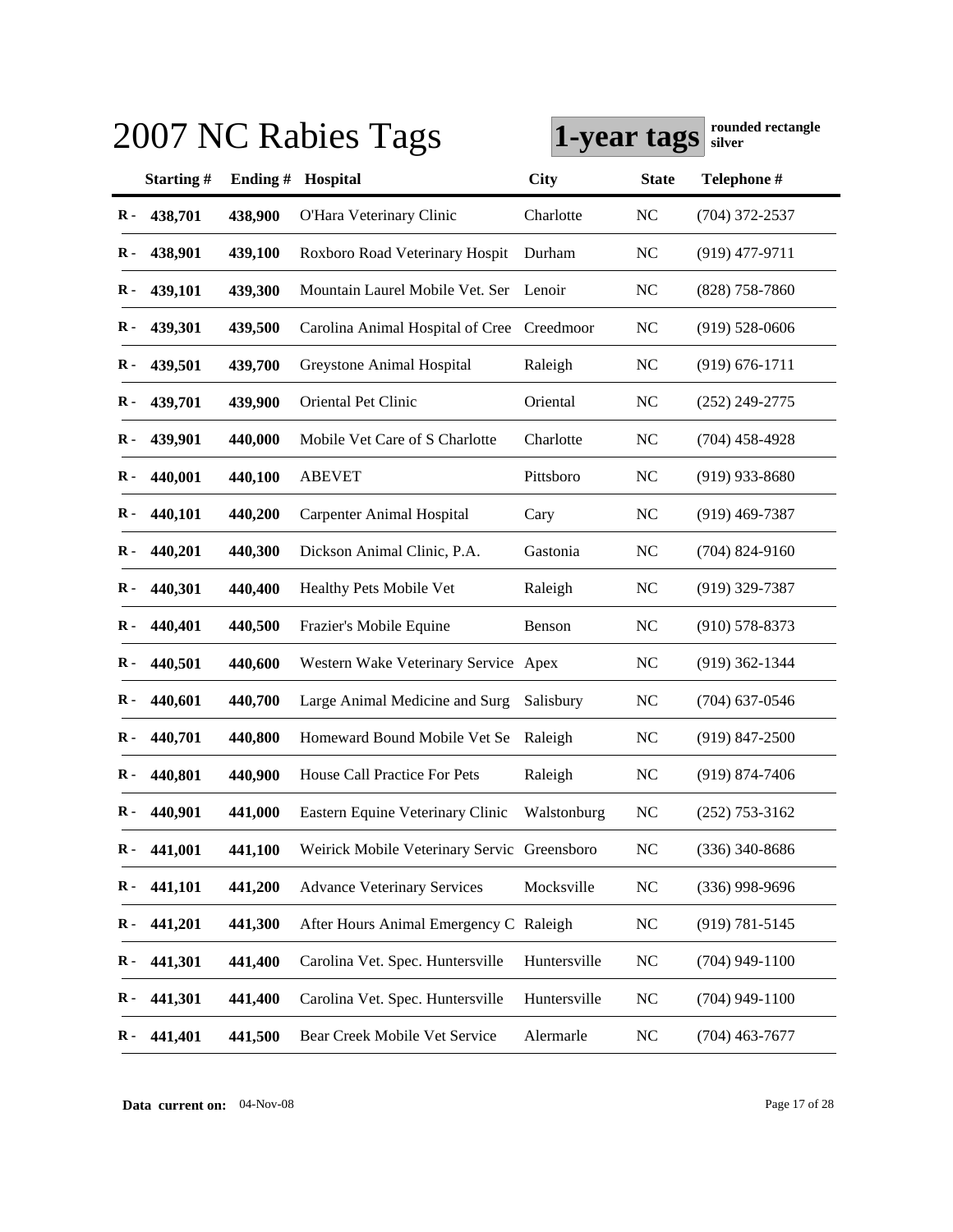|                | rounded rectangle<br>2007 NC Rabies Tags<br>1-year tags<br>silver |         |                                               |              |              |                    |  |  |  |
|----------------|-------------------------------------------------------------------|---------|-----------------------------------------------|--------------|--------------|--------------------|--|--|--|
|                | <b>Starting#</b>                                                  | Ending# | Hospital                                      | <b>City</b>  | <b>State</b> | Telephone #        |  |  |  |
| $\bf R -$      | 441,501                                                           | 441,600 | Bar None Mobile Veterinary Serv               | Clayton      | NC           | $(919)$ 772-9400   |  |  |  |
| R -            | 441,601                                                           | 441,700 | Applewood Veterinary Hospital,                | Dallas       | NC           | $(704)$ 922-0532   |  |  |  |
| R -            | 441,701                                                           | 441,800 | Animal Medical Clinic of South                | South Boston | VA           | $(434)575 - 0034$  |  |  |  |
| $\mathbf{R}$ - | 441,801                                                           | 441,900 | Caudle Mobile Veterinary Practic              | Watkinsville | <b>GA</b>    | $(706)$ 340-5043   |  |  |  |
| R -            | 441,901                                                           | 442,000 | <b>Animal Medical Center</b>                  | Danville     | VA           | (434) 793-6477     |  |  |  |
| R -            | 442,001                                                           | 442,100 | Brentwood Veterinary Center, P.               | Wilson       | <b>NC</b>    | $(252)$ 243-6252   |  |  |  |
| R -            | 442,101                                                           | 442,200 | Animal Clinic                                 | Asheville    | NC           | $(828)$ 658-2322   |  |  |  |
| R -            | 442,201                                                           | 442,300 | Dr Richard D. Kirkman                         | Siler City   | NC           | $(919) 742 - 5500$ |  |  |  |
| R -            | 442,301                                                           | 442,400 | Large Animal Health Services, In              | Asheboro     | <b>NC</b>    | $(336) 629 - 8910$ |  |  |  |
| $\mathbf{R}$ - | 442,401                                                           | 442,500 | Large Animal Veterinary Service               | Siler City   | <b>NC</b>    | $(919)$ 663-5996   |  |  |  |
| $\mathbf{R}$ - | 442,501                                                           | 442,600 | Mount Hermon Animal Clinic                    | Danville     | VA           | $(434) 886 - 2499$ |  |  |  |
| R -            | 442,601                                                           | 442,700 | <b>Mobile Veterinary Services</b>             | Raleigh      | <b>NC</b>    | $(919)$ 413-2956   |  |  |  |
| R -            | 442,701                                                           | 442,800 | Holistic Mobile Veterinary Servic Asheville   |              | <b>NC</b>    | $(828)$ 278-0450   |  |  |  |
| R -            | 442,801                                                           | 442,900 | Lineberger Veterinary Hospital                | Gastonia     | <b>NC</b>    | $(704)$ 824-8451   |  |  |  |
| R -            | 442,901                                                           | 443,000 | Lucas Mobile Veterinary Services              | Clinton      | <b>NC</b>    | $(910) 596 - 2897$ |  |  |  |
| $\mathbf{R}$ - | 443,001                                                           | 443,100 | Mobile Large Animal Veterinary                | Troutman     | <b>NC</b>    | $(704)$ 528-1717   |  |  |  |
|                | $R - 443,101$                                                     | 443,200 | Dr Charles Loops                              | Pittsboro    | NC           | $(919)$ 542-0442   |  |  |  |
| $\mathbf R$ -  | 443,201                                                           | 443,300 | Clarksville Veterinary Clinic                 | Clarksville  | VA           | $(434)$ 374-0166   |  |  |  |
| $\mathbf R$ -  | 443,301                                                           | 443,400 | Healing Springs Animal Hospital               | Galax        | VA           | $(276)$ 236-5103   |  |  |  |
| $\bf R$ -      | 443,401                                                           | 443,500 | Equine Medical & Acupuncture C Fort Mill      |              | <b>SC</b>    | $(803)$ 517-8734   |  |  |  |
| $\bf R$ -      | 443,501                                                           | 443,600 | Matthew Turner DVM                            | Faison       | NC           | $(910)$ 385-6222   |  |  |  |
| R -            | 443,601                                                           | 443,700 | Statesville Bovine & Equine Clini Statesville |              | NC           | $(704)$ 873-1743   |  |  |  |
| $\mathbf{R}$ . | 443,701                                                           | 443,800 | Ross Prezant, DVM                             | Weaverville  | NC           | $(828) 645 - 6643$ |  |  |  |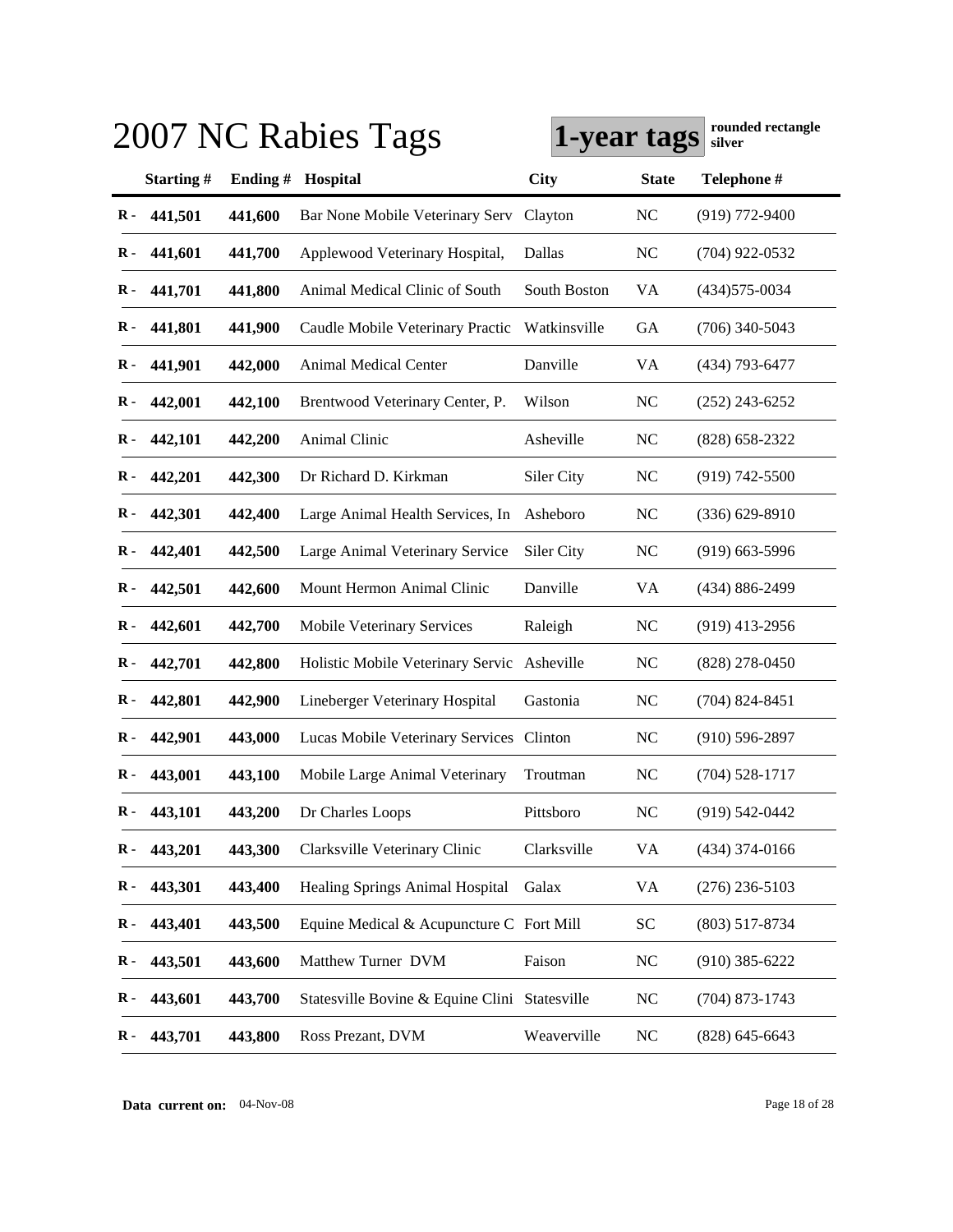|           |            |         | 2007 NC Rabies Tags                           | 1-year tags   |                | rounded rectangle<br>silver |
|-----------|------------|---------|-----------------------------------------------|---------------|----------------|-----------------------------|
|           | Starting#  | Ending# | Hospital                                      | <b>City</b>   | <b>State</b>   | Telephone #                 |
| $\bf R -$ | 443,801    | 443,900 | Wilkinson Animal Hospital, P.A.               | Gastonia      | <b>NC</b>      | $(704)$ 824-9876            |
| R -       | 443,901    | 444,000 | Southport Oak Island Animal Res               | Southport     | <b>NC</b>      | $(910)$ 457-6340            |
| R -       | 444,001    | 444,100 | <b>Livestock Veterinary Services</b>          | Kinston       | NC             | $(252)$ 527-4960            |
| R -       | 444,101    | 444,200 | Maiden Equine Hospital                        | Maiden        | NC             | $(828)$ 428-8093            |
| R -       | 444,201    | 444,300 | Animal Hospital of Newton-Cono Newton         |               | <b>NC</b>      | $(828)$ 466-2726            |
| R -       | 444,301    | 444,400 | Holmes Mobile Veterinary Servic Banner Elk    |               | NC             | $(828)$ 266-3959            |
| R -       | 444,401    | 444,500 | Nature Veterinary Center                      | South Hill    | VA             | $(434)$ 447-3553            |
| R -       | 444,501    | 444,600 | Shanks Veterinary Mobile Servic               | Hickory       | <b>NC</b>      | $(828)$ 381-1341            |
| R -       | 444,601    | 444,700 | Outback Mobile Veterinary Servi               | Morganton     | <b>NC</b>      | $(828)$ 448-9295            |
| R -       | 444,701    | 444,800 | Hickory Animal Hospital                       | Hickory       | <b>NC</b>      | $(828)$ 327-3353            |
| R -       | 444,801    | 444,900 | NCSU, CVM, Lab Animal Resou                   | Raleigh       | <b>NC</b>      | $(919)$ 513-6280            |
| R -       | 444,901    | 445,000 | After Hours Veterinary Emergenc               | Greensboro    | <b>NC</b>      | $(336) 851 - 1990$          |
| R -       | 445,001    | 445,100 | Oak Ridge Animal Hospital                     | Greensboro    | <b>NC</b>      | $(336) 665 - 0002$          |
| R -       | 445,101    | 445,400 | Lazy 5 Ranch Veterinary Services Salisbury    |               | <b>NC</b>      | $(704)$ 636-1100            |
| R -       | 445,401    | 445,800 | Keel's Critter Mobile Service                 | Robersonville | N <sub>C</sub> | $(252) 531 - 4105$          |
| R -       | 445,801    | 445,900 | Willowrun Veterinary Hospital                 | Smithfield    | <b>NC</b>      | $(919)$ 934-1504            |
|           | R- 445,901 | 446,000 | Town and Country Veterinary Ho Apex           |               | NC             | $(919)$ 363-6363            |
| R -       | 446,001    | 446,200 | Charlotte/Mecklenburg Animal C Charlotte      |               | NC             | $(704)$ 336-6695            |
| $\bf R$ - | 446,201    | 446,500 | AARF                                          | Winston Salem | $\rm NC$       | $(336)$ 926-9269            |
| $\bf R$ - | 446,501    | 446,900 | Henderson County Animal Servic Hendersonville |               | $\rm NC$       | $(828)$ 697-4723            |
| $\bf R$ - | 446,901    | 447,000 | Glenwood Animal Hospital                      | Raleigh       | $\rm NC$       | $(919) 783 - 7387$          |
| $\bf R$ - | 447,001    | 447,300 | Oberlin Animal Hospital                       | Raleigh       | NC             | $(919) 832 - 3107$          |
| $\bf R$ - | 447,301    | 447,500 | SPCA of the Triad                             | Greensboro    | $\rm NC$       | $(336)$ 375-3222            |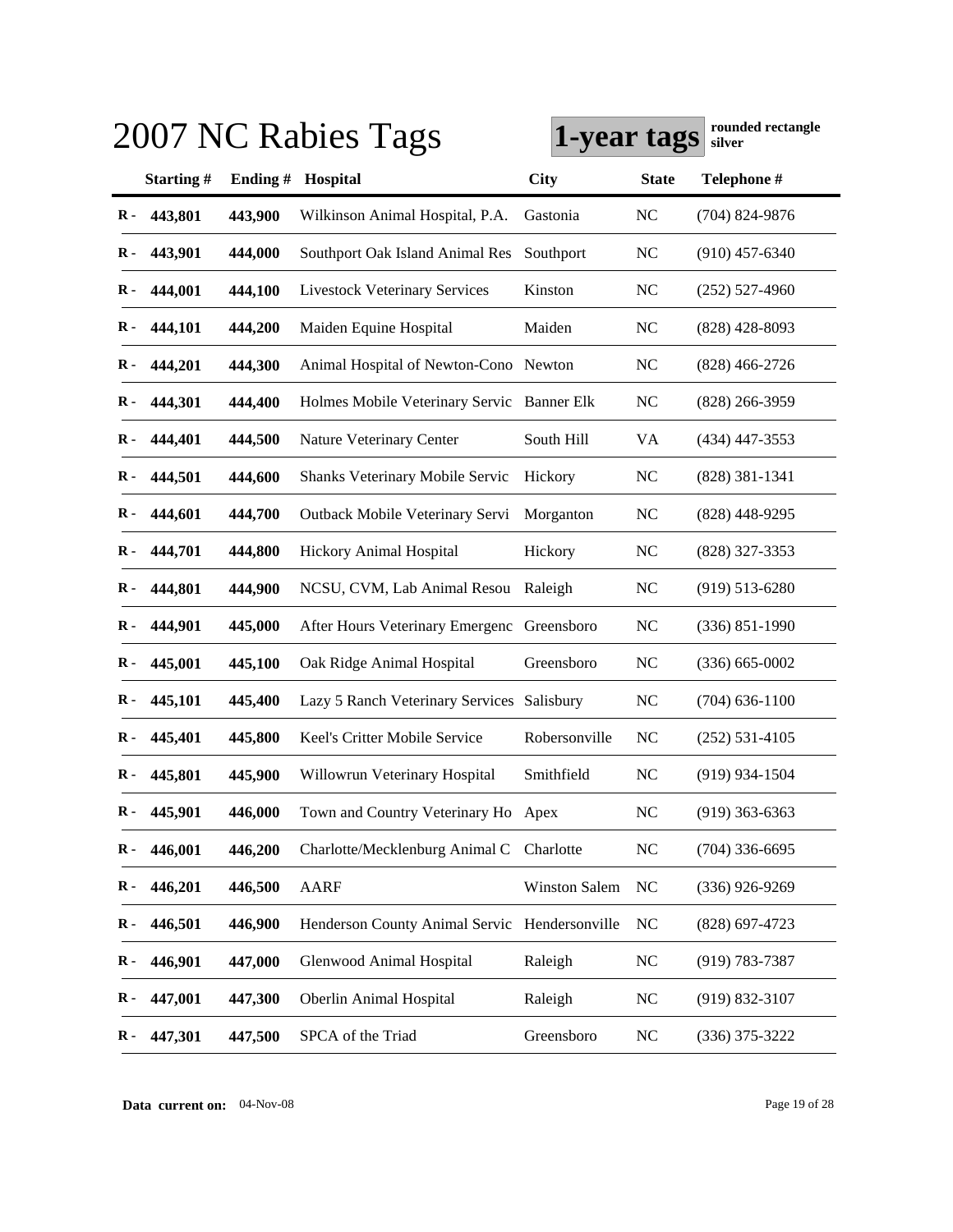|               |           |         | 2007 NC Rabies Tags                    | 1-year tags        |                | rounded rectangle<br>silver |
|---------------|-----------|---------|----------------------------------------|--------------------|----------------|-----------------------------|
|               | Starting# | Ending# | <b>Hospital</b>                        | <b>City</b>        | <b>State</b>   | Telephone #                 |
| $\bf R -$     | 447,501   | 448,000 | Pender Co Animal Control               | <b>Burgaw</b>      | N <sub>C</sub> | $(910)$ 259-1349            |
| R -           | 448,001   | 448,100 | <b>Carpenter Animal Hospital</b>       | Cary               | NC             | $(919)$ 469-7387            |
| $\bf R$ -     | 448,101   | 448,200 | Greystone Animal Hospital              | Raleigh            | NC             | $(919) 676 - 1711$          |
| R -           | 448,201   | 448,300 | Dr Gene Nemechek                       | Wilson             | NC             | $(252)$ 291-0558            |
| R -           | 448,301   | 448,400 | Heritage Animal Hospital               | <b>Wake Forest</b> | N <sub>C</sub> | $(919)$ 453-1112            |
| R -           | 448,401   | 448,600 | Mocksville Animal Hospital             | Mocksville         | <b>NC</b>      | $(336)$ 413-6011            |
| $\bf R$ -     | 448,601   | 448,700 | <b>Burlington Road Animal Hospital</b> | Greensboro         | N <sub>C</sub> | $(336)$ 375-3939            |
| $\bf R$ -     | 448,701   | 448,900 | Cozy Cat Veterinary Hospital           | Raleigh            | <b>NC</b>      | $(919) 571 - 9007$          |
| R -           | 448,901   | 449,100 | Bowman Animal Clinic, Inc.             | Raleigh            | NC             | $(919)$ 847-6216            |
| $\bf R$ -     | 448,901   | 449,100 | Bowman Animal Clinic, Inc.             | Raleigh            | NC             | $(919)$ 847-6216            |
| $\bf R$ -     | 449,101   | 449,300 | Animal Center of Moore County          | Carthage           | N <sub>C</sub> | $(910)$ 947-2858            |
| R -           | 449,301   | 449,400 | Caldwell County Animal Control         | Lenoir             | NC             | $(828)$ 757-8625            |
| R -           | 449,501   | 449,600 | Chatham County Animal Control          | Pittsboro          | <b>NC</b>      | $(919) 542 - 7203$          |
| R -           | 449,601   | 449,700 | Dare County Animal Shelter             | Manteo             | NC             | $(252)$ 475-5620            |
| R -           | 449,701   | 449,800 | Banfield Pet Hospital #1413            | <b>Burlington</b>  | NC             | $(336) 524-9106$            |
| R -           | 449,801   | 449,900 | Banfield Pet Hospital Charlotte #      | Charlotte          | NC             | $(704)$ 599-3488            |
| $\bf R -$     | 449,901   | 450,000 | Animal Hospital of Peak Plaza          | Apex               | NC             | $(919)$ 362-0515            |
| $\mathbf R$ - | 450,001   | 451,000 | Animal Hospital of Marion              | Marion             | NC             | (828) 724-4774              |
| $\bf R$ -     | 451,001   | 451,800 | <b>Weddington Animal Hospital</b>      | Matthews           | NC             | $(704)$ 847-8466            |
| $\bf R$ -     | 451,801   | 452,800 | Monroe Animal Hospital, P.A.           | Monroe             | NC             | $(704)$ 289-5242            |
| $\bf R$ -     | 452,801   | 455,200 | Banfield Pet Hospital Jacksonvill      | Jacksonville       | NC             | $(910)$ 938-1627            |
| R -           | 455,201   | 455,400 | Grace Animal Hospital                  | Gastonia           | NC             | $(704)$ 853-8866            |
| $\mathbf{R}$  | 455,401   | 456,400 | Robinson Animal Hospital, P.A.         | Clayton            | NC             | $(919) 553 - 7173$          |

**Data current on:** 04-Nov-08 Page 20 of 28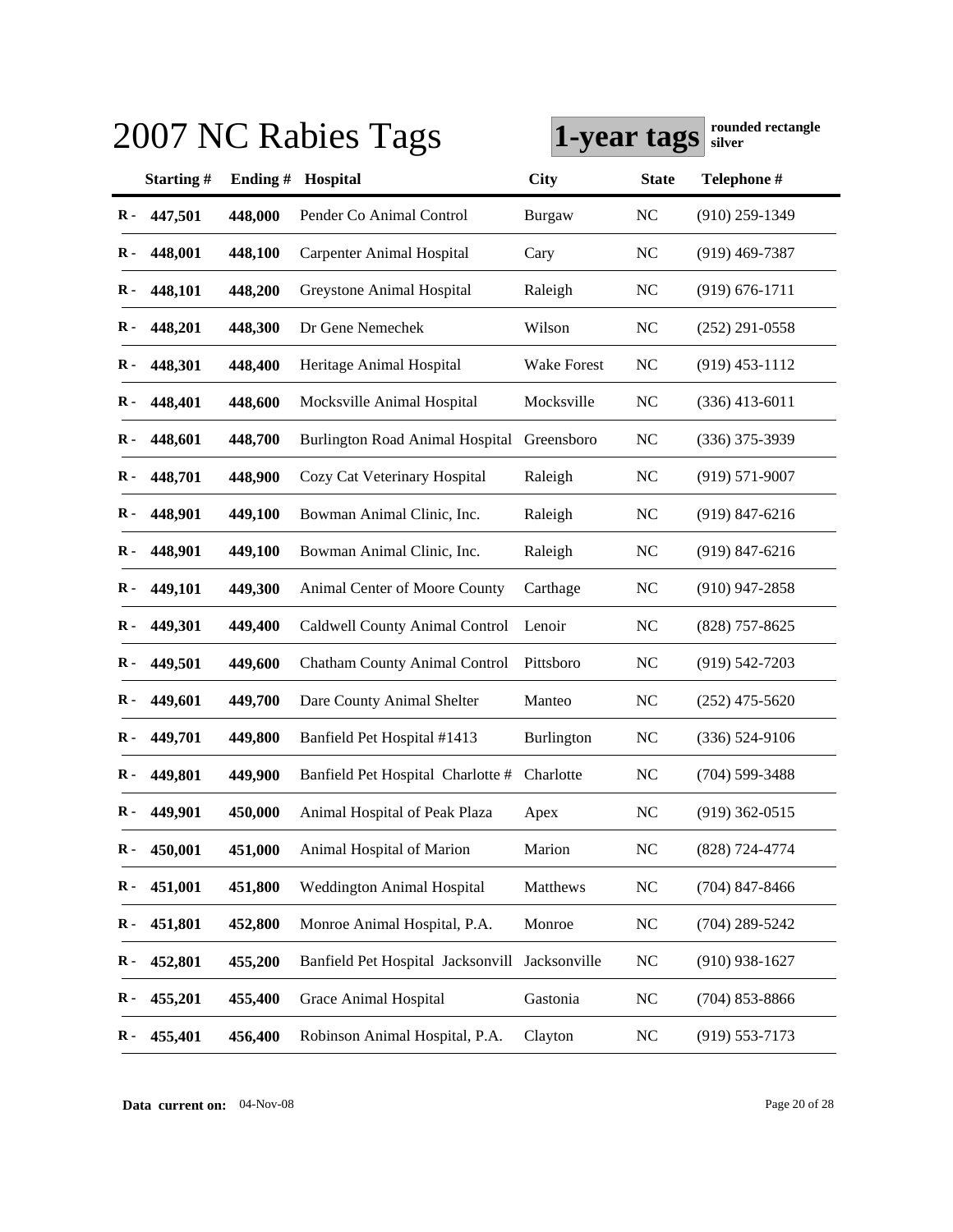|               | rounded rectangle<br>2007 NC Rabies Tags<br>1-year tags<br>silver |         |                                             |                    |                |                    |  |  |  |
|---------------|-------------------------------------------------------------------|---------|---------------------------------------------|--------------------|----------------|--------------------|--|--|--|
|               | Starting#                                                         | Ending# | Hospital                                    | <b>City</b>        | <b>State</b>   | Telephone #        |  |  |  |
| $\bf R -$     | 456,401                                                           | 457,400 | Dr P J Boatwright                           | <b>Brevard</b>     | NC             | $(828) 885 - 2080$ |  |  |  |
| R -           | 457,401                                                           | 457,500 | Veterinary Spec Hospital of the C           | Cary               | NC             | $(919)$ 233-4911   |  |  |  |
| $\bf R$ -     | 457,501                                                           | 459,000 | Safe Haven for Cats, attn: Dr. Pet Raleigh  |                    | NC             | $(919) 872 - 1128$ |  |  |  |
| R -           | 459,001                                                           | 459,400 | Creature Comforts Animal Hospit Cary        |                    | NC             | $(919)$ 387-3435   |  |  |  |
| R -           | 459,401                                                           | 461,400 | Friends for Animals/Humane Soci Morganton   |                    | NC             | $(828)$ 433-1115   |  |  |  |
| $\bf R$ -     | 461,401                                                           | 462,600 | SPCA of Wake County                         | Raleigh            | <b>NC</b>      | $(919)$ 772-2326   |  |  |  |
| $\bf R$ -     | 462,601                                                           | 462,800 | Rocky Point Animal Hospital                 | <b>Rocky Point</b> | <b>NC</b>      | $(910)$ 602-6633   |  |  |  |
| $\bf R$ -     | 462,801                                                           | 463,600 | Banfield Pet Hospital- Wake Fore            | Wake Forest        | <b>NC</b>      | $(919) 562 - 3852$ |  |  |  |
| $\bf R$ -     | 463,601                                                           | 463,800 | <b>Surry County Animal Control</b>          | Dodson             | <b>NC</b>      | $(336)$ 401-8481   |  |  |  |
| $\bf R$ -     | 463,801                                                           | 464,400 | Creature Comforts Animal Hospit Cary        |                    | <b>NC</b>      | $(919)$ 387-3435   |  |  |  |
| R -           | 464,401                                                           | 464,500 | Dr James H Rogers                           | Statesville        | <b>NC</b>      | $(704)$ 876-1933   |  |  |  |
| R -           | 464,501                                                           | 464,600 | <b>Belmont Animal Hospital</b>              | Belmont            | <b>NC</b>      | $(704)$ 825-1330   |  |  |  |
| R -           | 464,601                                                           | 465,600 | Lake Norman Animal Hospital, P. Mooresville |                    | <b>NC</b>      | $(704)$ 664-7387   |  |  |  |
| R -           | 465,601                                                           | 465,700 | All Walks of Life Mobile Vet Svc Angier     |                    | NC             | $(919)$ 567-2965   |  |  |  |
| R -           | 465,701                                                           | 465,900 | Woodlawn Animal Hospital, P.A. Charlotte    |                    | <b>NC</b>      | $(704)$ 523-3576   |  |  |  |
| R -           | 465,901                                                           | 466,900 | Oberlin Animal Hospital                     | Raleigh            | N <sub>C</sub> | $(919) 832 - 3107$ |  |  |  |
|               | R- 466,901                                                        | 467,700 | Glenwood Animal Hospital                    | Raleigh            | NC             | $(919) 783 - 7387$ |  |  |  |
| $\mathbf R$ - | 467,701                                                           | 468,700 | Cat Care Veterinary Clinic                  | Morrisville        | <b>NC</b>      | $(919)$ 380-2737   |  |  |  |
| $\mathbf R$ - | 468,701                                                           | 469,700 | Seaside Animal Care, P. A.                  | Calabash           | NC             | $(910) 579 - 5550$ |  |  |  |
| $\bf R$ -     | 469,701                                                           | 470,700 | Charlotte Veterinary Clinic, P.A.           | Charlotte          | NC             | $(704)$ 537-2272   |  |  |  |
| $\bf R$ -     | 470,701                                                           | 471,000 | Mobile Vet to Pet Service & Clini Hickory   |                    | NC             | $(828)$ 446-9838   |  |  |  |
| $\bf R$ -     | 471,101                                                           | 472,100 | Banfield Pet Hospital #413                  | Greensboro         | NC             | $(336) 545 - 8333$ |  |  |  |
| $\bf R$ -     | 472,101                                                           | 472,500 | Forest Hills Veterinary Hospital            | Wilmington         | NC             | $(910)$ 362-9955   |  |  |  |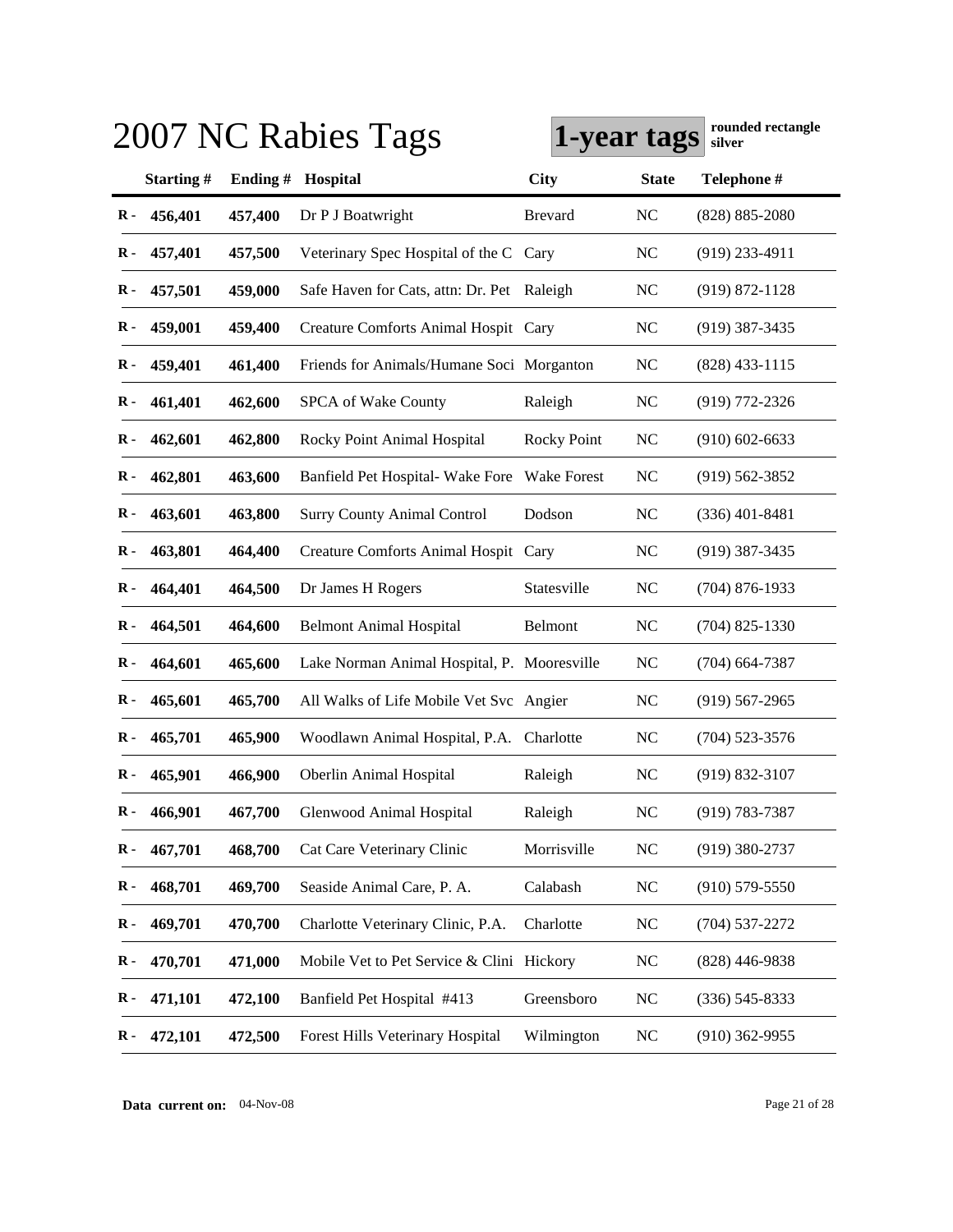|               |           |         | 2007 NC Rabies Tags                         | 1-year tags           |                | rounded rectangle<br>silver |
|---------------|-----------|---------|---------------------------------------------|-----------------------|----------------|-----------------------------|
|               | Starting# | Ending# | <b>Hospital</b>                             | <b>City</b>           | <b>State</b>   | Telephone #                 |
| $\bf R -$     | 472,501   | 473,000 | Ambassador Animal Hospital                  | Greensboro            | N <sub>C</sub> | $(336)$ 379-1227            |
| R -           | 473,001   | 473,500 | Cabarrus Spay Neuter Clinic                 | Concord               | NC             | $(704) 784 - 6304$          |
| R -           | 473,501   | 475,000 | Pender Co Animal Control                    | Burgaw                | NC             | $(910)$ 259-1349            |
| R -           | 475,001   | 475,100 | Triangle Veterinary Emergency C Durham      |                       | NC             | $(919)$ 489-0615            |
| R -           | 475,101   | 475,200 | Whispering Waters Animal Care/              | Boone                 | NC             | $(828)$ 264-8077            |
| R -           | 475,201   | 475,300 | Chapel Hill Mobile Vet House Ca Chapel Hill |                       | NC             | $(919)$ 357-3440            |
| $\bf R$ -     | 475,301   | 475,500 | UNC-Chapel Hill                             | Chapel Hill           | <b>NC</b>      | $(919)$ 966-2906            |
| $\bf R$ -     | 475,501   | 475,600 | Yellowhorse Mobile Vet Service              | Concord               | N <sub>C</sub> | $(704)$ 305-3673            |
| R -           | 475,601   | 475,800 | Heart and Hand Vet Hospital                 | Charlotte             | NC             | $(704)$ 573-2744            |
| R -           | 475,801   | 476,000 | Guilford Co Env Health, Attn Bar            | Greensboro            | <b>NC</b>      | $(336)$ 641-4812            |
| $\bf R$ -     | 476,001   | 476,200 | Vetcare Mobile Service                      | Cary                  | NC             | $(919)$ 363-0773            |
| R -           | 476,201   | 476,300 | Freer Equine Mobile Vet Svcs                | Tryon                 | NC             | $(828) 894 - 2627$          |
| R -           | 476,301   | 479,100 | Guilford Co Env Health, Attn Bar            | Greensboro            | <b>NC</b>      | $(336)$ 641-4812            |
| R -           | 479,101   | 479,400 | <b>Jones County Health Dept</b>             | Trenton               | N <sub>C</sub> | $(252)$ 448-9111            |
| R -           | 479,401   | 479,500 | Heaven and Earth Animal Rescue              | Youngsville           | NC             | $(919)$ 494-2808            |
| R -           | 479,501   | 479,900 | Mobile Veterinary Care                      | Snow Hill             | NC             | $(252)$ 714-9581            |
| $\bf R -$     | 479,901   | 480,000 | Dr Betsy Walton                             | Raleigh               | NC             | $(919)$ 779-4559            |
| $\mathbf R$ - | 480,001   | 480,200 | Commonwealth Animal Hospital                | Charlotte             | NC             | $(704)$ 370-0767            |
| $\bf R$ -     | 480,201   | 480,300 | Equine Express Mobile Veterinar             | New Bern              | NC             | $(252)$ 670-1110            |
| $\bf R$ -     | 480,301   | 480,800 | <b>Plantation Animal Hospital</b>           | Matthews              | NC             | $(704)$ 841-2225            |
| $\bf R$ -     | 480,801   | 481,300 | Gandy Animal Hospital                       | Rockingham            | NC             | $(910)$ 997-2518            |
| R -           | 481,301   | 481,400 | Southern Pines Equine Associates            | <b>Southern Pines</b> | NC             | $(910) 692 - 8640$          |
| $\bf R$ -     | 481,401   | 481,700 | Riverview Animal Hospital                   | N Wilkesboro          | NC             | $(336)$ 667-2463            |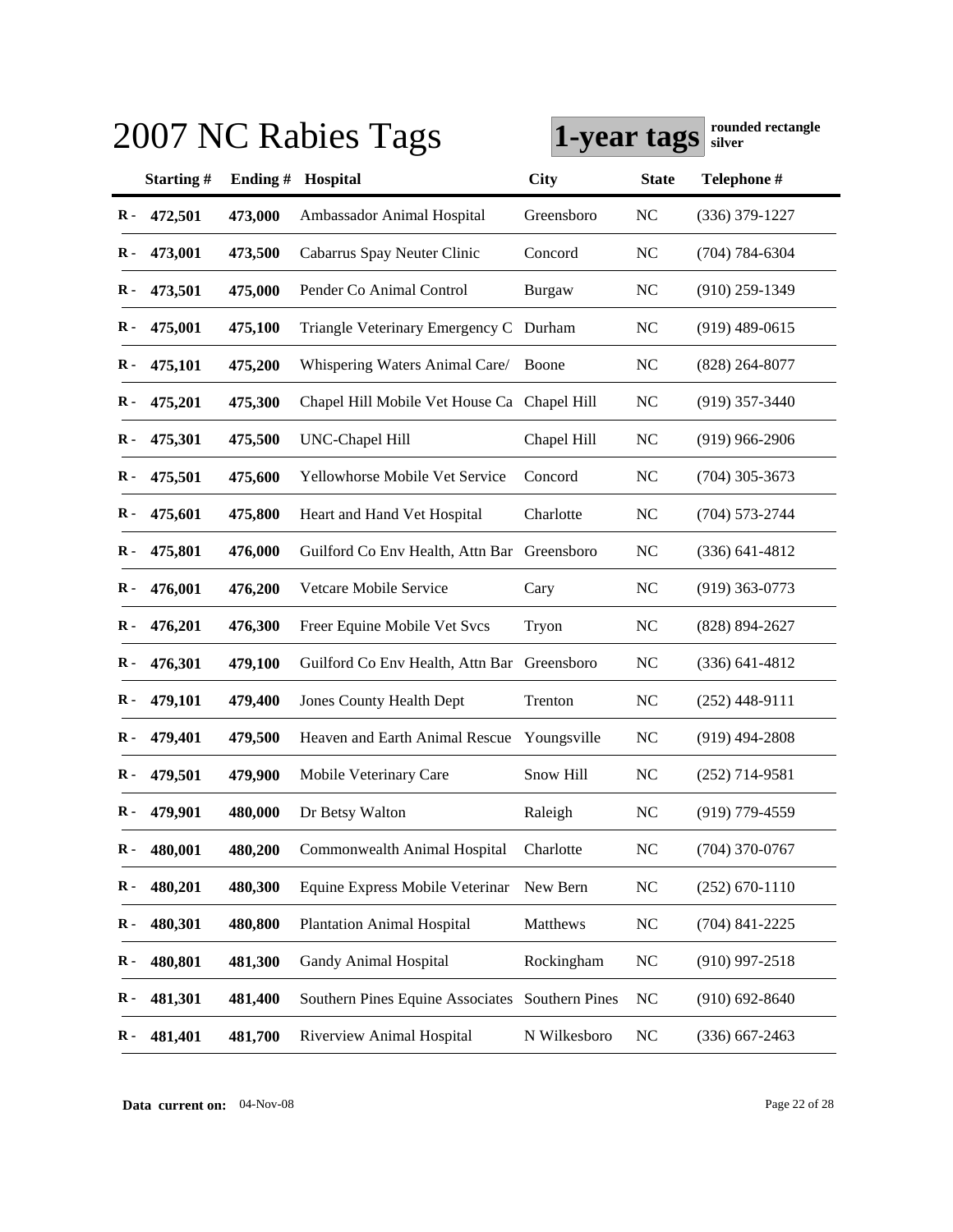|               |           |            | 2007 NC Rabies Tags                          | 1-year tags          |                | rounded rectangle<br>silver |
|---------------|-----------|------------|----------------------------------------------|----------------------|----------------|-----------------------------|
|               | Starting# | Ending $#$ | Hospital                                     | <b>City</b>          | <b>State</b>   | Telephone #                 |
| $\bf R$ -     | 481,701   | 482,000    | Spay & Neuter Clinic of Central              | <b>High Point</b>    | <b>NC</b>      | $(336)$ 965-1797            |
| R -           | 482,001   | 482,200    | The Oaks Veterinary Clinic                   | Smithfield           | VA             | $(757)$ 357-2324            |
| R -           | 482,201   | 482,900    | Humane Society of Charlotte                  | Charlotte            | NC             | $(704)$ 377-0534            |
| R -           | 482,901   | 483,100    | Greystone Animal Hospital                    | Raleigh              | NC             | $(919) 676 - 1711$          |
| $\bf R$ -     | 483,101   | 483,600    | <b>Spring Creek Animal Hospital</b>          | Goldsboro            | NC             | $(919)$ 778-4260            |
| R -           | 483,601   | 483,700    | Rocky Creek Veterinary Service,              | Olin                 | NC             | $(704)$ 546-2210            |
| $\bf R$ -     | 483,701   | 483,900    | Smokey Park Veterinary Hospital              | Candler              | N <sub>C</sub> | $(828)$ 665-1001            |
| $\bf R$ -     | 483,901   | 484,000    | AARF                                         | <b>Winston Salem</b> | NC             | $(336)$ 926-9269            |
| R -           | 484,001   | 484,100    | Dr Larry Watts                               | Statesville          | N <sub>C</sub> | $(704)$ 878-2371            |
| $\bf R$ -     | 484,101   | 484,300    | Dr David Green                               | Franklinton          | NC             | $(919)$ 495-1348            |
| $\bf R$ -     | 484,301   | 484,900    | Durham County Animal Control                 | Durham               | NC             | $(919) 560 - 0630$          |
| R -           | 484,901   | 485,000    | Dr Stacey Jones                              |                      | NC             | $(828)$ 692-6066            |
| R -           | 485,001   | 486,000    | Lakewood Veterinary Hospital, P. Mooresville |                      | NC             | $(704)$ 662-6077            |
| R -           | 486,001   | 487,000    | Animal Hospital of Marion                    | Marion               | N <sub>C</sub> | (828) 724-4774              |
| R -           | 487,001   | 487,200    | <b>AARF</b>                                  | <b>Winston Salem</b> | NC             | $(336)$ 926-9269            |
| R -           | 487,201   | 487,500    | Spay & Neuter Clinic of Central              | <b>High Point</b>    | <b>NC</b>      | $(336)$ 965-1797            |
| R-            | 487,501   | 488,000    | Alexander County Animal Contro Taylorsville  |                      | NC             | $(828)$ 632-1199            |
| $\mathbf R$ - | 488,001   | 488,200    | Medicine Man Mobile Vet                      | Morganton            | NC             | (828) 439-3905              |
| $\bf R$ -     | 488,201   | 488,300    | Banfield Pet Hospital of Arden #             | Arden                | NC             | $(828) 681 - 0519$          |
| $\bf R$ -     | 488,301   | 488,400    | Wellspring Holistic Vet Care                 | Castle Hayne         | NC             | $(910) 763 - 1230$          |
| $\bf R$ -     | 488,401   | 488,500    | Ghiloni Mobile Vet Service                   | Raleigh              | NC             | $(919)$ 212-0026            |
| R -           | 488,501   | 488,800    | Banfield Pet Hospital #415                   | Fayetteville         | NC             | $(910) 864 - 1337$          |
| $\bf R$ -     | 488,801   | 488,900    | Veterinary Express Mobile Clinic Raleigh     |                      | NC             | $(919) 577 - 2243$          |

**Data current on:** 04-Nov-08 Page 23 of 28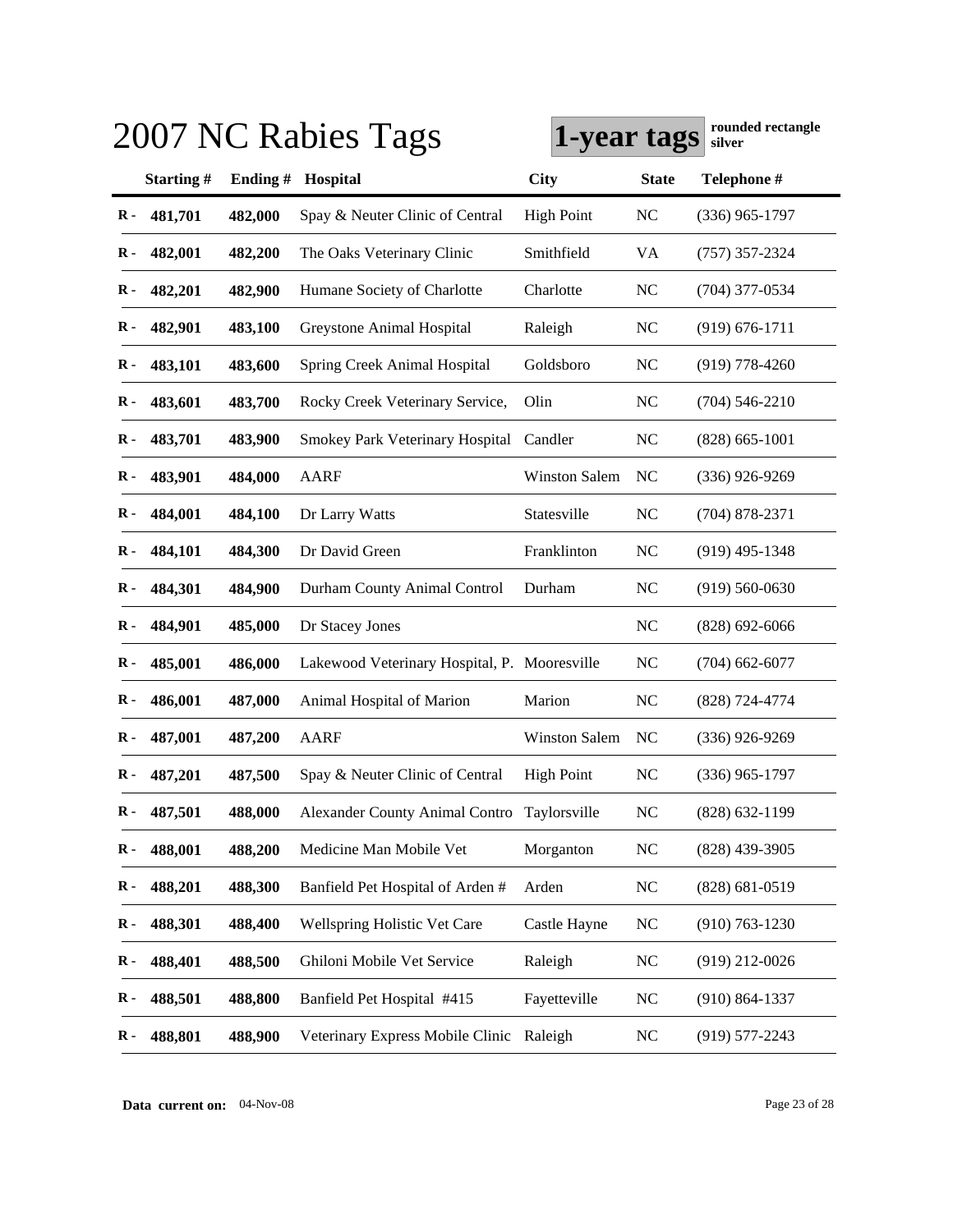|                |           |         | 2007 NC Rabies Tags                | 1-year tags       |              | rounded rectangle<br>silver |
|----------------|-----------|---------|------------------------------------|-------------------|--------------|-----------------------------|
|                | Starting# | Ending# | <b>Hospital</b>                    | <b>City</b>       | <b>State</b> | Telephone #                 |
| $\bf R$ -      | 488,801   | 488,900 | Animal Hospital at Brier Creek     | Raleigh           | <b>NC</b>    | $(919)$ 847-6288            |
| R -            | 488,901   | 489,100 | <b>Surry County Animal Control</b> | Dodson            | NC           | $(336)$ 401-8481            |
| R -            | 489,101   | 489,500 | Falconbridge Animal Hospital       | Chapel Hill       | NC           | $(919)$ 403-5591            |
| R -            | 489,501   | 490,000 | Wallace Animal Care Clinic         | Teachey           | <b>NC</b>    | $(910)$ 285-5454            |
| R -            | 490,001   | 490,500 | Huntersville Animal Control        | Huntersville      | <b>NC</b>    | $(704)$ 875-6542            |
| R -            | 490,501   | 491,500 | Orange Co Animal Shelter           | Chapel Hill       | NC           | $(919)$ 967-7383            |
| $\bf R$ -      | 491,501   | 491,800 | <b>Foothills Humane Society</b>    | Columbus          | <b>NC</b>    | $(828) 863 - 4444$          |
| $\bf R$ -      | 491,801   | 492,000 | Carolina Animal Hospital of Cree   | Creedmoor         | <b>NC</b>    | $(919) 528 - 0606$          |
| R -            | 492,001   | 492,500 | Spay & Neuter Clinic of Central    | <b>High Point</b> | <b>NC</b>    | $(336)$ 965-1797            |
| R -            | 493,201   | 493,500 | Dr Stacey Jones                    |                   | NC           | $(828)$ 692-6066            |
| R -            | 493,501   | 493,600 | Dr Melissa Matthews                | Vale              | <b>NC</b>    | $(828) 638 - 6700$          |
| R -            | 493,601   | 493,700 | Lake Norman Equine Center          | Mt Ulla           | <b>NC</b>    | $(704)$ 278-0321            |
| R -            | 493,701   | 494,000 | Franklin County Humane Society     | Louisburg         | <b>NC</b>    | $(919)$ 497-5544            |
| R -            | 494,001   | 495,000 | Piper Glen Animal Hospital         | Charlotte         | <b>NC</b>    | $(704) 541 - 7171$          |
| R -            | 495,001   | 495,400 | South Robeson Veterinary Clinic    | Fairmont          | NC           | $(910)$ 628-7178            |
| R -            | 495,401   | 495,500 | Dr Troy D Williams                 | Huntersville      | <b>NC</b>    | $(704)$ 507-1412            |
| $\bf R -$      | 495,501   | 495,800 | Thomasville Veterinary Hospital,   | Thomasville       | NC           | $(336)$ 475-9119            |
| $\mathbf{R}$ . | 495,801   | 495,900 | Brookwood Veterinary Clinic, P.    | Raleigh           | NC           | $(919)$ 779-2940            |
| $\bf R$ -      | 496,001   | 496,200 | Spay & Neuter Clinic of Central    | <b>High Point</b> | NC           | $(336)$ 965-1797            |
| $\bf R$ -      | 496,001   | 496,200 | Banfield Pet Hospital #1508        | Concord           | NC           | $(704) 782 - 3921$          |
| $\bf R$ -      | 496,201   | 496,400 | Crepe Myrtle Animal Hospital       | Angier            | NC           | $(919)$ 639-8387            |
| R -            | 496,401   | 496,500 | Bear Creek Mobile Vet Service      | Alermarle         | NC           | $(704)$ 463-7677            |
| $\bf R$ -      | 496,501   | 497,500 | Dr P J Boatwright                  | <b>Brevard</b>    | NC           | $(828) 885 - 2080$          |

**Data current on:** 04-Nov-08 Page 24 of 28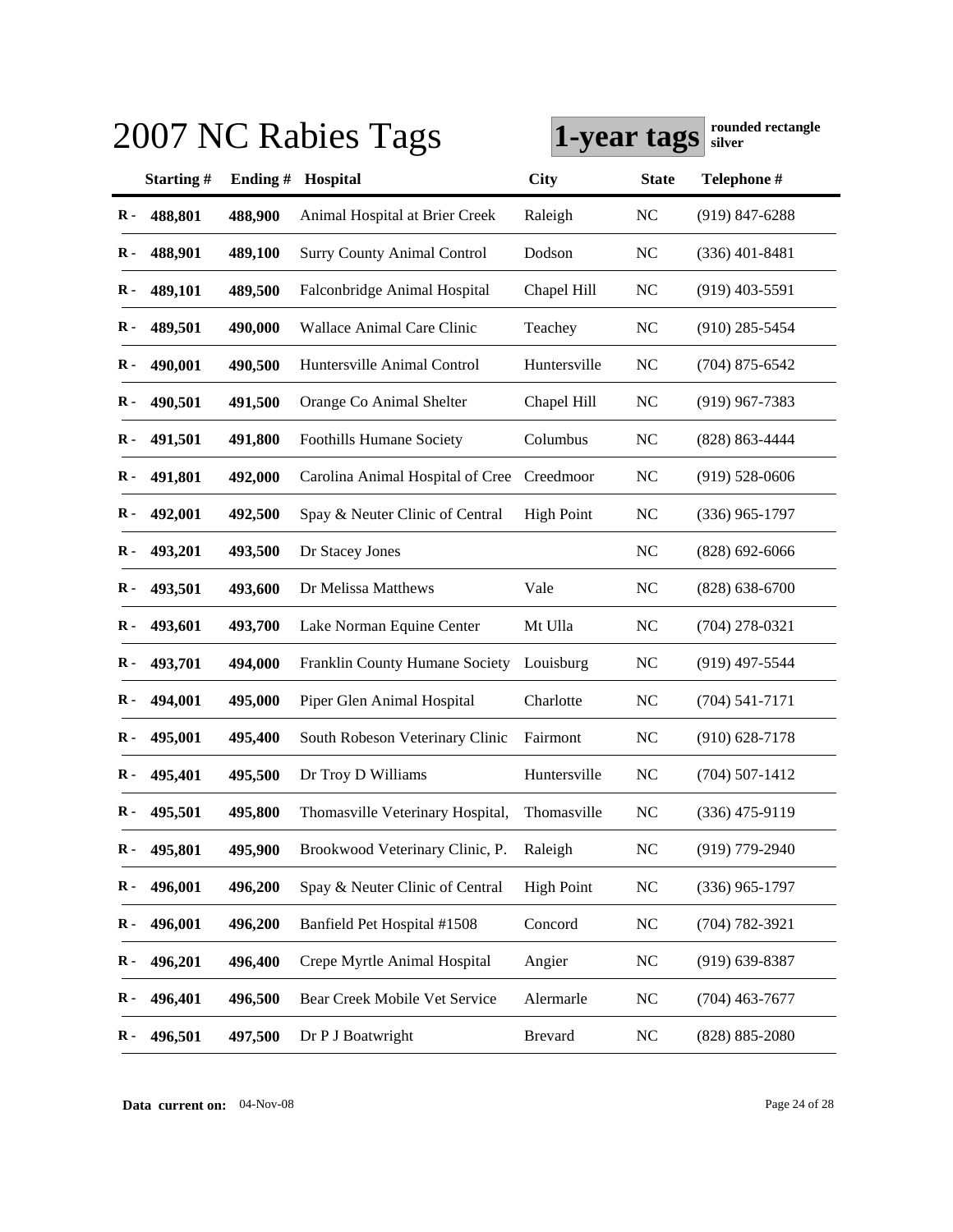|               |               |         | 2007 NC Rabies Tags                          | 1-year tags       |              | rounded rectangle<br>silver |
|---------------|---------------|---------|----------------------------------------------|-------------------|--------------|-----------------------------|
|               | Starting#     | Ending# | <b>Hospital</b>                              | <b>City</b>       | <b>State</b> | Telephone #                 |
| $\bf R -$     | 497,501       | 498,500 | West Hills Veterinary Centre, Inc. Henderson |                   | <b>NC</b>    | $(252)$ 438-7163            |
| R -           | 498,501       | 500,500 | Guilford Co Env Health, Attn Bar Greensboro  |                   | NC           | $(336)$ 641-4812            |
| R -           | 500,501       | 500,800 | Goose Creek Animal Hospital                  | Sunbury           | NC           | $(252)$ 465-4831            |
| $\bf R$ -     | 500,801       | 501,200 | Cabarrus Spay Neuter Clinic                  | Concord           | NC           | $(704) 784 - 6304$          |
| $\bf R$ -     | 501,301       | 501,500 | All Saints Animal Hospital                   | Hendersonville    | NC           | $(828)$ 697-1717            |
| $\bf R$ -     | 501,501       | 501,900 | Humane Society of Charlotte                  | Charlotte         | NC           | $(704)$ 377-0534            |
| $\bf R$ -     | 501,901       | 502,100 | Creature Comforts Animal Hospit Cary         |                   | NC           | $(919)$ 387-3435            |
| $\bf R$ -     | 502,101       | 502,300 | Newton Veterinary Clinic                     | Newton            | NC           | $(828)$ 464-5020            |
| $\bf R$ -     | 502,301       | 502,800 | Charlotte/Mecklenburg Animal C               | Charlotte         | NC           | $(704)$ 336-6695            |
| $\bf R$ -     | 502,801       | 503,000 | Banfield Pet Hospital Garner #59             | Garner            | NC           | $(919)$ 661-1926            |
| $\bf R$ -     | 503,001       | 503,300 | <b>Bullock Animal Clinic</b>                 | New Bern          | NC           | $(252)$ 637-6161            |
| R -           | 503,301       | 503,500 | The Veterinary Hosp. of Pleasant             | Greensboro        | NC           | $(336)$ 676-8387            |
| R -           | 503,501       | 504,000 | <b>NCSU CVM Mobile Surgery</b>               | Raleigh           | NC           | $(919)$ 606-2752            |
| R -           | 504,001       | 504,300 | <b>Fuquay Veterinary Hospital</b>            | Fuquay-Varina     | NC           | $(919)$ 552-7200            |
| R -           | 504,301       | 504,400 | The Country Vet Shop                         | Waxhaw            | NC           | $(704)$ 243-2410            |
| R -           | 504,401       | 504,500 | Lake Country Animal Hospital                 | Roanoke Rapids NC |              | $(252)$ 308-1882            |
|               | $R - 504,501$ | 505,000 | Cat Clinic of Cary                           | Cary              | NC           | $(919)$ 469-9000            |
| $\mathbf R$ - | 505,001       | 505,800 | Spay & Neuter Clinic of Central              | <b>High Point</b> | NC           | $(336)$ 965-1797            |
| $\bf R$ -     | 505,801       | 506,100 | Cozy Cat Veterinary Hospital                 | Raleigh           | NC           | $(919) 571 - 9007$          |
| $\bf R$ -     | 506,101       | 506,400 | Matthews Animal Clinic                       | Matthews          | NC           | $(704)$ 847-9856            |
| $\bf R$ -     | 506,401       | 506,700 | Banfield Pet Hospital Charlotte #            | Charlotte         | NC           | $(704) 599 - 3488$          |
| $\bf R$ -     | 506,701       | 507,000 | Animal Hospital of Beulaville, P.            | Beulaville        | NC           | $(910)$ 298-8188            |
| $\bf R$ -     | 507,101       | 507,200 | Elon Animal Hospital, Inc.                   | Elon              | NC           | $(336) 584 - 3738$          |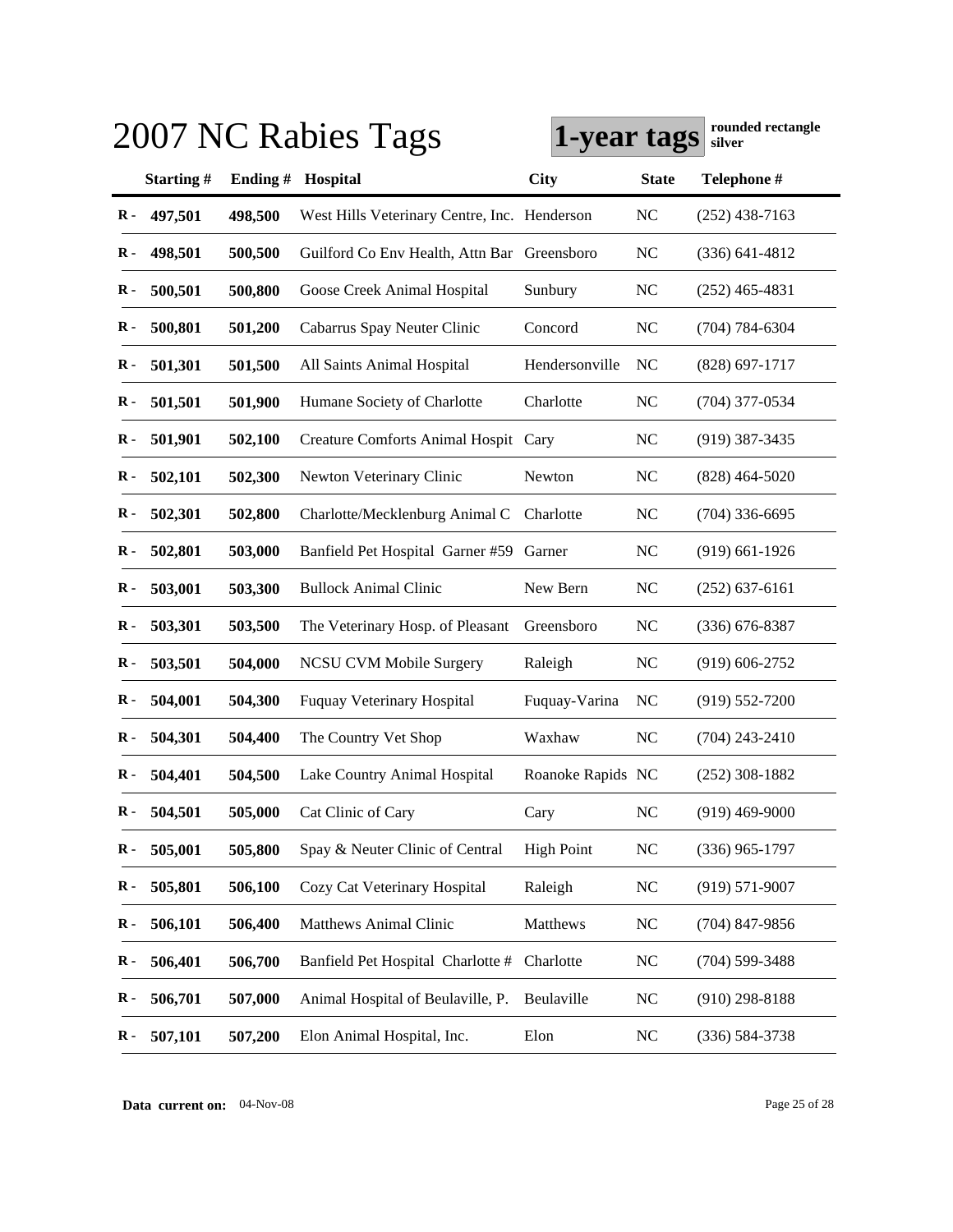|               |               |         | 2007 NC Rabies Tags                      | 1-year tags   |              | rounded rectangle<br>silver |
|---------------|---------------|---------|------------------------------------------|---------------|--------------|-----------------------------|
|               | Starting#     | Ending# | <b>Hospital</b>                          | <b>City</b>   | <b>State</b> | Telephone #                 |
| $\bf R -$     | 507,201       | 507,300 | Wilmington Animal Health Care            | Wilmington    | <b>NC</b>    | $(910) 791 - 7101$          |
| $\bf R$ -     | 507,301       | 507,500 | Banfield Pet Hospital of Cary #5         | Cary          | NC           | $(919) 858 - 8450$          |
| $\bf R$ -     | 507,501       | 507,700 | Dare County Animal Shelter               | Manteo        | NC           | $(252)$ 475-5620            |
| $\bf R$ -     | 507,701       | 507,800 | Brookwood Veterinary Clinic, P.          | Raleigh       | NC           | $(919)$ 779-2940            |
| $\bf R$ -     | 507,801       | 507,900 | The Kindness Mobile Spay-Neute Maysville |               | NC           | $(252)$ 422-6770            |
| $\bf R$ -     | 507,901       | 508,200 | Animal Hospital of Beulaville, P.        | Beulaville    | NC           | $(910)$ 298-8188            |
| $\bf R$ -     | 508,201       | 508,300 | Poplar Animal Hospital                   | Concord       | NC           | $(704)$ 795-7200            |
| $\bf R$ -     | 508,301       | 508,600 | <b>Bladen Animal Hospital</b>            | Elizabethtown | NC           | $(910) 862 - 3960$          |
| $\bf R$ -     | 508,601       | 508,800 | Lenoir Veterinary Hospital               | Lenoir        | NC           | $(828)$ 728-6713            |
| $\bf R$ -     | 508,801       | 509,000 | Banfield Pet Hospital #1508              | Concord       | <b>NC</b>    | $(704) 782 - 3921$          |
| $\bf R$ -     | 509,001       | 509,100 | Robeson County Animal Shelter            | St. Paul      | <b>NC</b>    | $(910) 865 - 2200$          |
| R -           | 509,101       | 509,300 | Falls Village Veterinary Hospital        | Raleigh       | NC           | $(919)$ 847-0141            |
| R -           | 509,301       | 509,500 | Spay Neuter Vet Clinic of Sandhi         | <b>Vass</b>   | NC           | $(910)$ 692-3499            |
| R -           | 509,501       | 509,600 | Greystone Animal Hospital                | Raleigh       | <b>NC</b>    | $(919) 676 - 1711$          |
| R -           | 509,601       | 509,800 | Cabarrus Spay Neuter Clinic              | Concord       | NC           | $(704) 784 - 6304$          |
| R -           | 509,801       | 510,000 | Banfield Pet Hospital Durham #           | Durham        | NC           | $(919) 620 - 8142$          |
|               | $R - 510,001$ | 511,000 | Pender Co Animal Control                 | Burgaw        | NC           | $(910)$ 259-1349            |
| $\mathbf R$ - | 511,001       | 512,000 | Cat Clinic of Cary                       | Cary          | NC           | $(919)$ 469-9000            |
| $\bf R$ -     | 512,001       | 513,000 | Charlotte/Mecklenburg Animal C           | Charlotte     | NC           | $(704)$ 336-6695            |
| $\bf R$ -     | 513,001       | 514,000 | Bowman Animal Clinic, Inc.               | Raleigh       | NC           | $(919)$ 847-6216            |
| $\bf R$ -     | 514,001       | 514,500 | Banfield Pet Hospital #1509              | Charlotte     | NC           | $(704) 583 - 9440$          |
| $\bf R$ -     | 514,501       | 514,600 | Caldwell County Animal Control           | Lenoir        | NC           | $(828)$ 757-8625            |
| $\bf R -$     | 514,601       | 514,900 | Animal Center of Moore County            | Carthage      | NC           | $(910)$ 947-2858            |

**Data current on:** 04-Nov-08 Page 26 of 28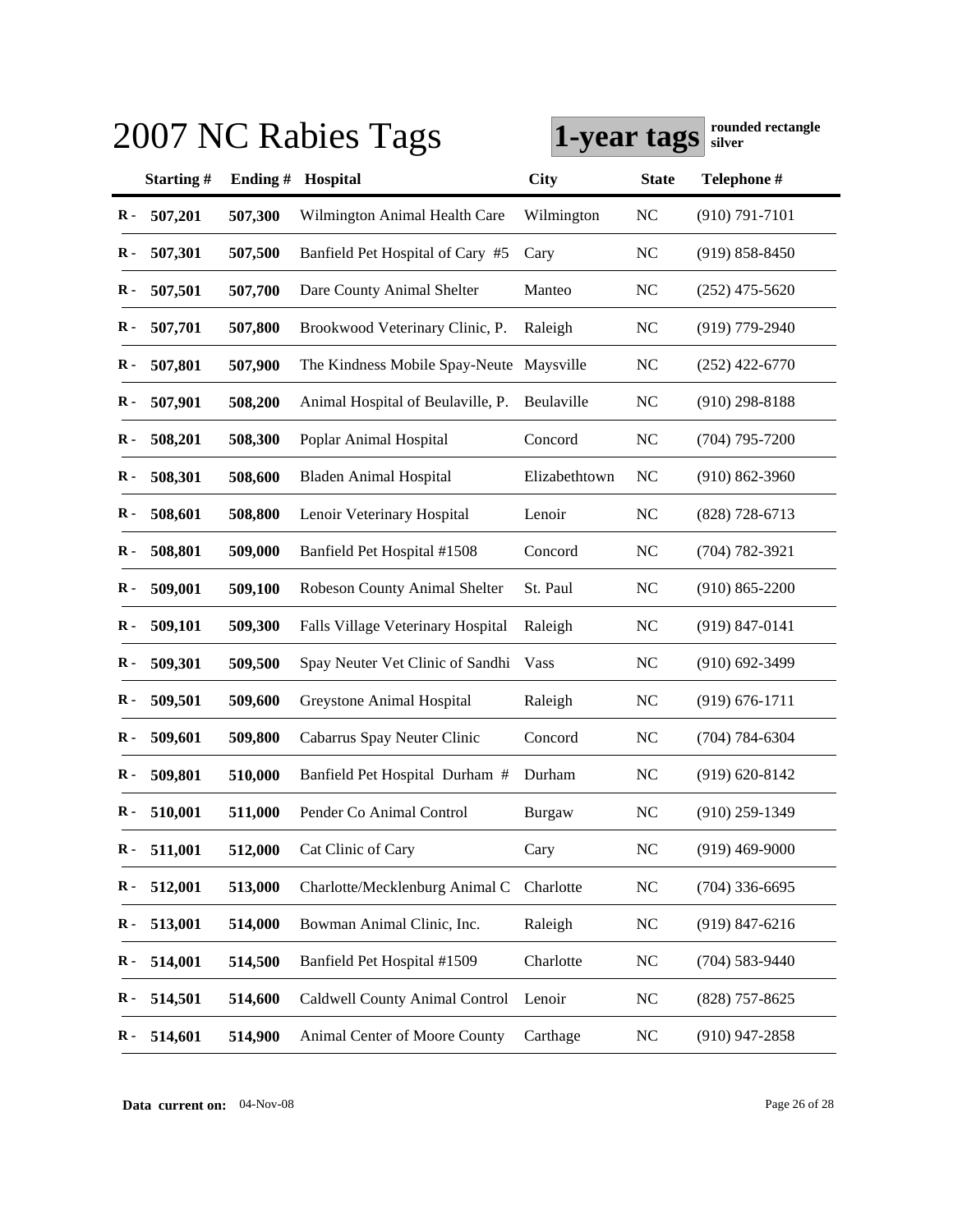|               |               |            | 2007 NC Rabies Tags                        | 1-year tags  |              | rounded rectangle<br>silver |
|---------------|---------------|------------|--------------------------------------------|--------------|--------------|-----------------------------|
|               | Starting#     | Ending $#$ | <b>Hospital</b>                            | <b>City</b>  | <b>State</b> | Telephone #                 |
| $\bf R -$     | 514,901       | 515,000    | Dr Gene Nemechek                           | Wilson       | NC           | $(252)$ 291-0558            |
| $\bf R$ -     | 515,001       | 515,200    | <b>Banfield Pet Hospital Matthews</b>      | Matthews     | NC           | $(704)$ 847-7001            |
| $\bf R$ -     | 515,201       | 515,400    | Animal Hospital of Boone                   | Boone        | NC           | $(828)$ 264-7113            |
| $\bf R$ -     | 515,401       | 515,500    | Legion Road Animal Clinic                  | Chapel Hill  | NC           | $(919)$ 933-3331            |
| $\bf R$ -     | 515,501       | 515,800    | Animal Hospital of Beulaville, P.          | Beulaville   | NC           | $(910)$ 298-8188            |
| $\bf R$ -     | 515,801       | 515,900    | <b>Bunn Animal Hospital</b>                | <b>Bunn</b>  | NC           | $(919)$ 496-7401            |
| $\bf R$ -     | 515,901       | 516,000    | Northlake Animal Hospital                  | Cleveland    | NC           | $(704)$ 278-3334            |
| $\bf R$ -     | 516,001       | 516,100    | Pet Sound Animal Hospital                  | Cary         | NC           | $(919) 851 - 4114$          |
| $\bf R$ -     | 516,101       | 516,300    | Banfield Pet Hospital #415                 | Fayetteville | NC           | $(910) 864 - 1337$          |
| $\bf R$ -     | 516,301       | 516,500    | Animal Hospital of East Burke, P. Valdese  |              | NC           | $(828) 874 - 8387$          |
| $\bf R$ -     | 516,501       | 516,600    | <b>Boulevard Animal Hospital</b>           | Raleigh      | NC           | $(919)$ 828-7468            |
| R -           | 516,601       | 516,700    | Companion Animal Hospital, Inc.            | Shallotte    | NC           | $(910)$ 754-7282            |
| $\bf R$ -     | 516,701       | 516,900    | Mebane Veterinary Hospital                 | Mebane       | NC           | $(919)$ 563-5006            |
| $\bf R$ -     | 516,901       | 517,000    | <b>Burke Animal Clinic</b>                 | Morganton    | NC           | $(828)$ 437-0481            |
| R -           | 517,001       | 517,100    | SouthPark Animal Hospital                  | Charlotte    | NC           | $(704)$ 523-3457            |
| $\bf R$ -     | 517,101       | 517,200    | Elon Animal Hospital, Inc.                 | Elon         | NC           | $(336) 584 - 3738$          |
|               | $R - 517,101$ | 517,200    | Elon Animal Hospital, Inc.                 | Elon         | NC           | $(336) 584 - 3738$          |
| $\mathbf R$ - | 517,201       | 517,300    | Animal Medical Center of Garner Garner     |              | NC           | $(919)$ 779-8887            |
| $\bf R$ -     | 517,301       | 517,400    | Heaven and Earth Animal Rescue Youngsville |              | NC           | $(919)$ 494-2808            |
| $\bf R$ -     | 517,401       | 517,500    | Banfield Pet Hospital Garner #59 Garner    |              | NC           | $(919)$ 661-1926            |
| $\bf R$ -     | 517,501       | 517,700    | Pet Overpopulation Patrol                  | Chapel Hill  | NC           | $(919)$ 942-2250            |
| $\bf R$ -     | 517,701       | 517,800    | Park Veterinary Hospital, P.A.             | Durham       | NC           | (919) 544-3758              |
| $\bf R -$     | 517,801       | 518,000    | Colony Park Animal Hospital, P.            | Durham       | NC           | $(919)$ 489-9156            |